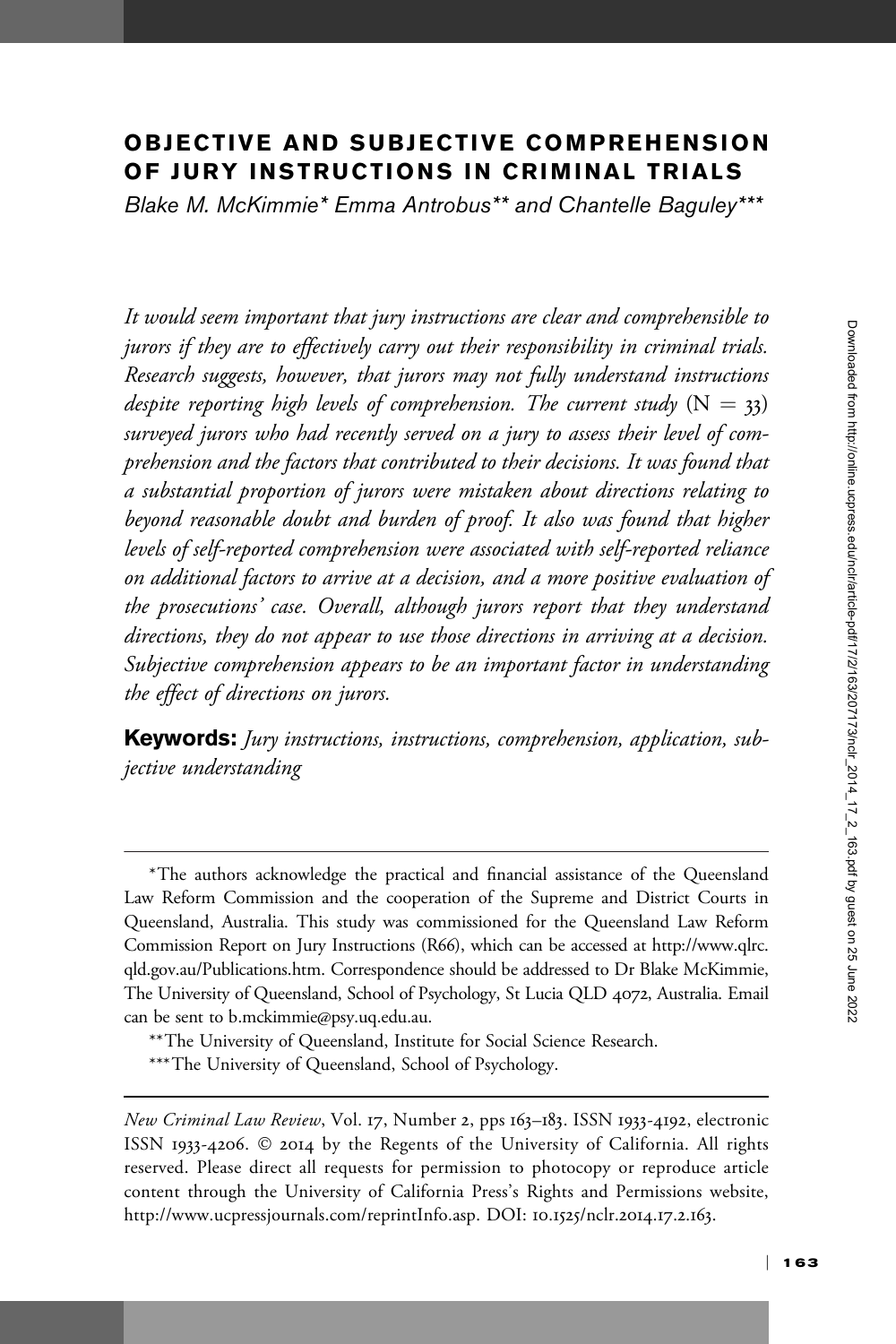#### INTRODUCTION

Jurors' abilities to comprehend judges' instructions have been questioned since the earliest use of juries in justice systems (Ellsworth & Reifman, 2000). Likewise, comprehension of instructions has been an early focus for researchers. Initially, the focus was on rewriting instructions so that they were easier to understand (Charrow & Charrow, 1979), and a number of other reforms have been suggested since then (e.g., use of audio-visual presentation, Brewer, Harvey, & Semmler, 2004). Whereas early calls for reform did not see much uptake by judges and reform commissions (Tanford, 1991), there has been renewed interest in improving jurors' comprehension of judicial instructions. For example, several law reform commissions in Australia have spent the last few years examining the simplification and legal correctness of instructions (NSWLRC, 2012; QLRC, 2009a, 2009b; VCLR, 2009), and in the United States, Alaska, Arizona, California, Delaware and other states have taken steps to remove legalistic jargon from jury instructions (e.g., Dann & Logan, 1996; Marder 2006; Tiersma, 2001). The assumption underlying the focus on simplification is that the simplification of judicial instructions leads to better application of the law through improved comprehension of that law. Many of the suggested reforms to improve comprehension may have an unintended consequence—they may increase subjective comprehension at the same time as actual comprehension. This study examines the effect of subjective comprehension on jurors' decisions.

### A. The Function of Instructions

Judicial instructions have a number of purposes. They can be a guide for understanding legal concepts, as well as a guide for how to arrive at the legally correct decision. Judges also give instructions as a remedy for factors that might otherwise bias jurors' decisions (e.g., pretrial media exposure, prior criminal history). These purposes are not necessarily independent. Instructions also have an additional purpose that stems from the preceding purposes. This purpose is to avoid appeals to higher courts; misinstruction of the jury is often the only basis for appealing a jury's verdict. Courts are particularly keen to minimize the likelihood of a successful appeal because retrials are expensive, create additional burden on the court system, and can be traumatic for victims and witnesses. To this end, instructions may be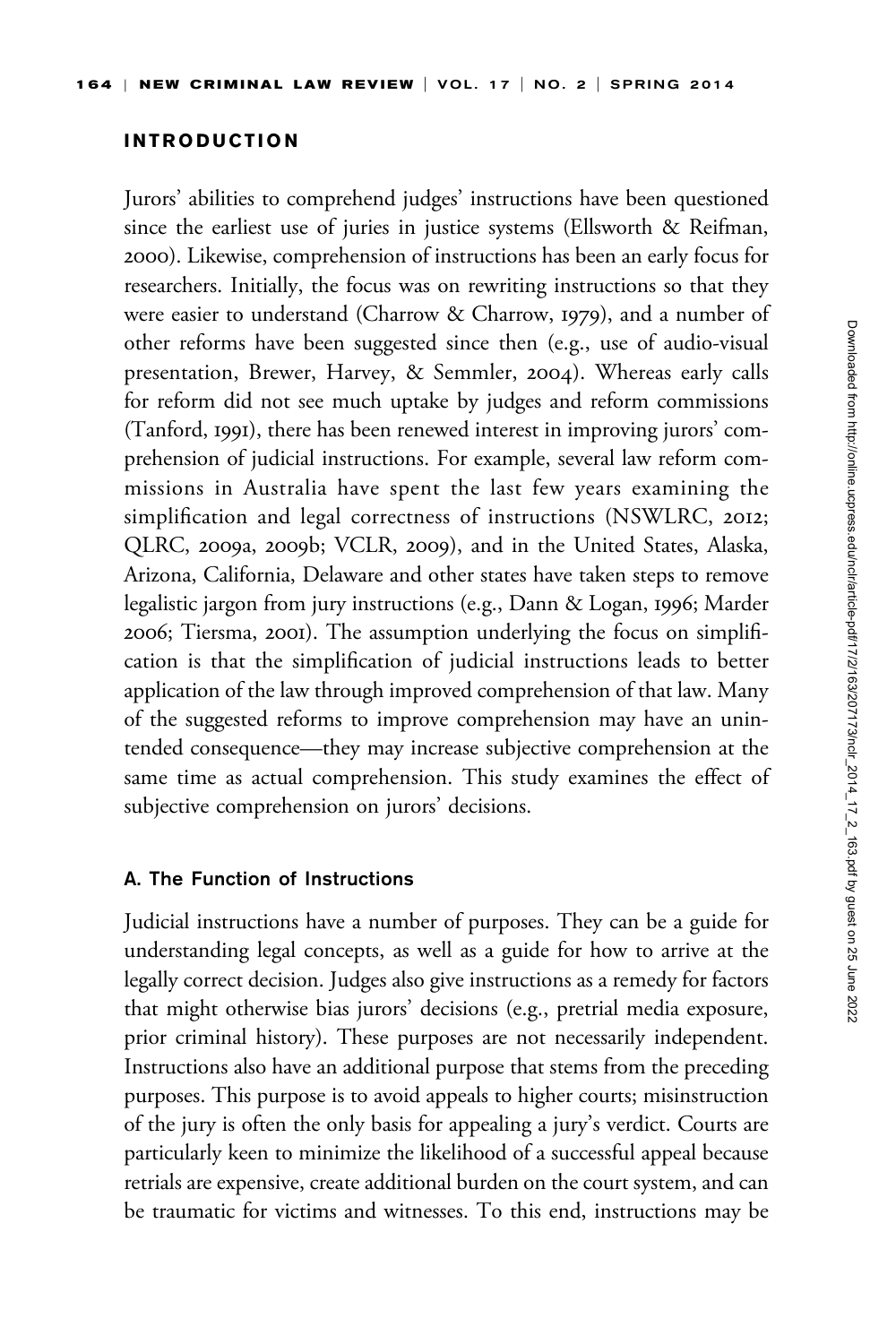written not only for a jury, but also for the judges sitting on a court of appeal. Perhaps as a result of this, pattern instructions—those instructions prepared in advance for use in multiple trials—have also been characterized as a mindless ritual (Elwork, Alfini, & Sales, 1982). Instructions may have become lengthy and make use of complicated language, and include matters that are not necessary for the jury to consider (VLRC, 2009). Thus, the goal of protecting a verdict from a costly appeal might undermine the other purposes of instructions—namely, assisting jurors in their decisions and remedying any potential bias (Eames, 2007; Neave, 2012). The literature has noted this tension in the purposes of instructions for some time. Ideally, instructions should be both legally accurate and comprehensible (Severance, Greene, & Loftus, 1984). With this ideal in mind, there has been a renewed interest in improving jurors' comprehension of judicial instructions (Marder, 2006; Bornstein & Hamm, 2012).

#### B. Comprehension of Instructions

Early research in this area demonstrated that the use of psycholinguistic principles to rewrite instructions improved juror comprehension (e.g., Elwork, Sales, & Alfini, 1977), but there has been limited research since then (e.g., Finkel, 2002), potentially because it was perceived by practitioners that jurors did not have a problem with comprehending instructions (Ellsworth & Reifman, 2000; although see Marder, 2006, and American Bar Association, 2005, for notable exceptions). Research has consistently shown that this is not the case (e.g., Ellsworth, 1989). Sometimes instructed jurors perform the same as uninstructed jurors (Reifman, Gusick, & Ellsworth, 1992), suggesting that either comprehension is poor or jurors do not rely on the directions. Comprehension as assessed by multiple-choice tests is often at chance levels (e.g., Severance et al., 1984; Reifman et al., 1992). We know that jurors do not always remember, understand, or apply judicial instructions correctly (Lieberman & Sales, 2000), deliberation does not improve jurors' comprehension of instructions (Rose & Ogloff, 2001), and that various remedies do work (Charrow & Charrow, 1979; Elwork et al., 1982; Semmler & Brewer, 2002; Young, 2003).

A number of ways to assess jurors' comprehension of instructions have been developed. Much of the early work showing an improvement in comprehension as a function of remedies such as simplification have made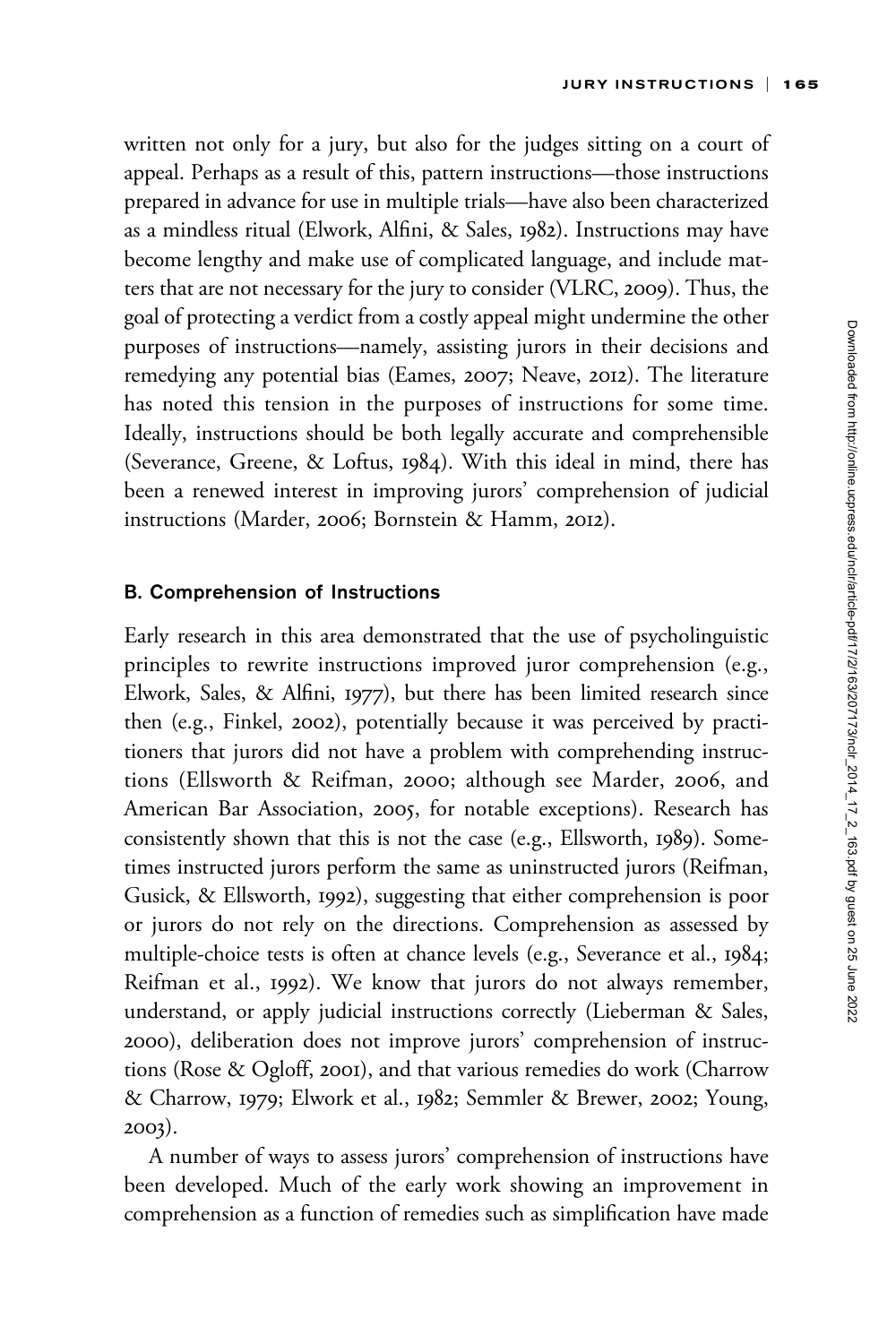use of the paraphrase test, which was developed by Charrow and Charrow (1979). This test asks jurors to write in their own words what they think the instructions mean. It has been criticized, however, as assessing memory and not actual comprehension (e.g., Kagehiro, 1990; Severance & Loftus, 1982). Other tests of comprehension have been developed, such as multiplechoice questions (e.g., Brewer et al., 2004) and via application (e.g., Goodman-Delahunty, Cossins, & O'Brien, 2011; Rose & Ogloff, 2001; Ruva & LeVasseur, 2011). In the latter test, researchers look for the impact of instructions on some meaningful outcome. For example, instructions to ignore pretrial publicity should influence verdicts differently when those instructions are not understood by jurors compared to when they are understood (and compared to when there is no pretrial publicity). It is argued that such a test might be more appropriate because jurors cannot apply an instruction unless they understand it (Rose & Ogloff, 2001). Although Rose and Ogloff concluded that the application test performed better than the paraphrase test, application and comprehension are not necessarily the same thing (see McGuire, 1968, 1972). Other factors besides actual comprehension may influence application. In addition, the subjective feeling of comprehension may exert an influence on verdicts beyond actual comprehension of judicial instructions.

For understandable reasons, most research has focused on assessing objective comprehension of judicial instructions: namely, whether participants or jurors can demonstrate that they understand what they were asked to do. Researchers who have made use of subjective or self-report measures of comprehension, have generally found that most respondents report that they understand the instructions given to them (e.g., Cutler & Hughes, 2001; Jackson, 1992; Saxton, 1998; Trimboli, 2008; Young, Cameron, & Tinsley, 2001), a finding at odds with the literature assessing objective comprehension (e.g., Reifman et al., 1992). Although some researchers have used such a measure for pragmatic reasons and acknowledged the limits of self-report for assessing comprehension (e.g., Trimboli, 2008), self-reported comprehension and its effects have not been a focus of study beyond highlighting the disconnection between objective and subjective measures (e.g., Saxton, 1998; Young et al., 2001). It is notable that Bornstein and Hamm (2012) did assess subjective comprehension of a number of instructions, and found that simplified and/or modified instructions made jurors more confident in their verdict in some circumstances. The current study examines the possible effect of subjective comprehension on jurors'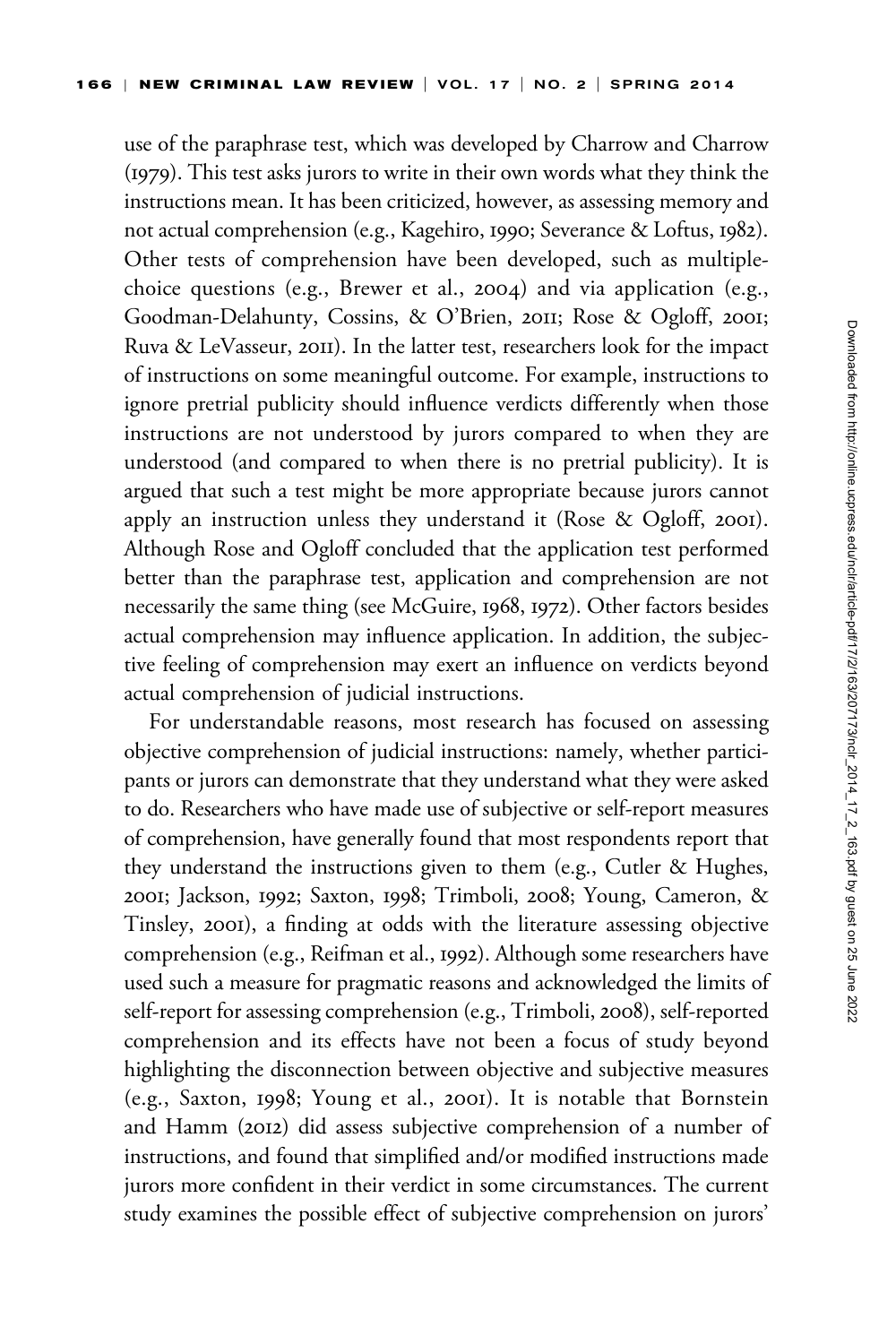case-related perceptions, and how increases in subjective comprehension may increase tendencies to convict.

## C. Objective versus Subjective Comprehension

Research assessing real jurors' comprehension of judicial instructions appears to have arrived at a very different conclusion to the findings of laboratory studies of instruction comprehension. In New South Wales (Australia), 94.9 percent of actual jurors stated that they understood the instructions "mostly" or "completely" (Trimboli, 2008). A New Zealand study found similar results, with 85 percent of actual jurors believing that the instructions were clear (NZLC, 1999). In the United Kingdom, 94 percent of actual jurors stated that the instructions were not difficult to follow (NSWLRC, 2008). Importantly, these findings were based on subjective, or self-reported, comprehension of judicial instructions. Laboratory research assessing jurors' actual comprehension suggests that jurors may understand only half the instructions provided (Reifman et al., 1992). This disconnect between objective and subjective measures of comprehension may suggest that subjective measures are relatively inconsequential in understanding comprehension and the relationship between instruction complexity and case outcomes.

### D. The Impact of Subjective Comprehension

One potential way that subjective understanding of instructions may have an important impact on case outcomes is via confidence. A heightened perception that one understands the judicial instruction, and therefore the factors to take into account to arrive at a verdict, may result in less effortful information processing and more guilty verdicts. To understand why, first consider the heuristic systematic model of persuasion (Chaiken, 1980). According to this model, there are two modes of information processing, the systematic and the heuristic. The systematic mode is more cognitively effortful, and the outcome is influenced mainly by the content of the information being considered. The heuristic mode is less effortful, and the outcome is influenced more by decision-related heuristics such as the number of arguments presented by the prosecution compared to the defense. Although these two modes may co-occur and influence each other, there is a preference to conserve cognitive resources, so if a decision is possible via the heuristic mode, then limited systematic processing will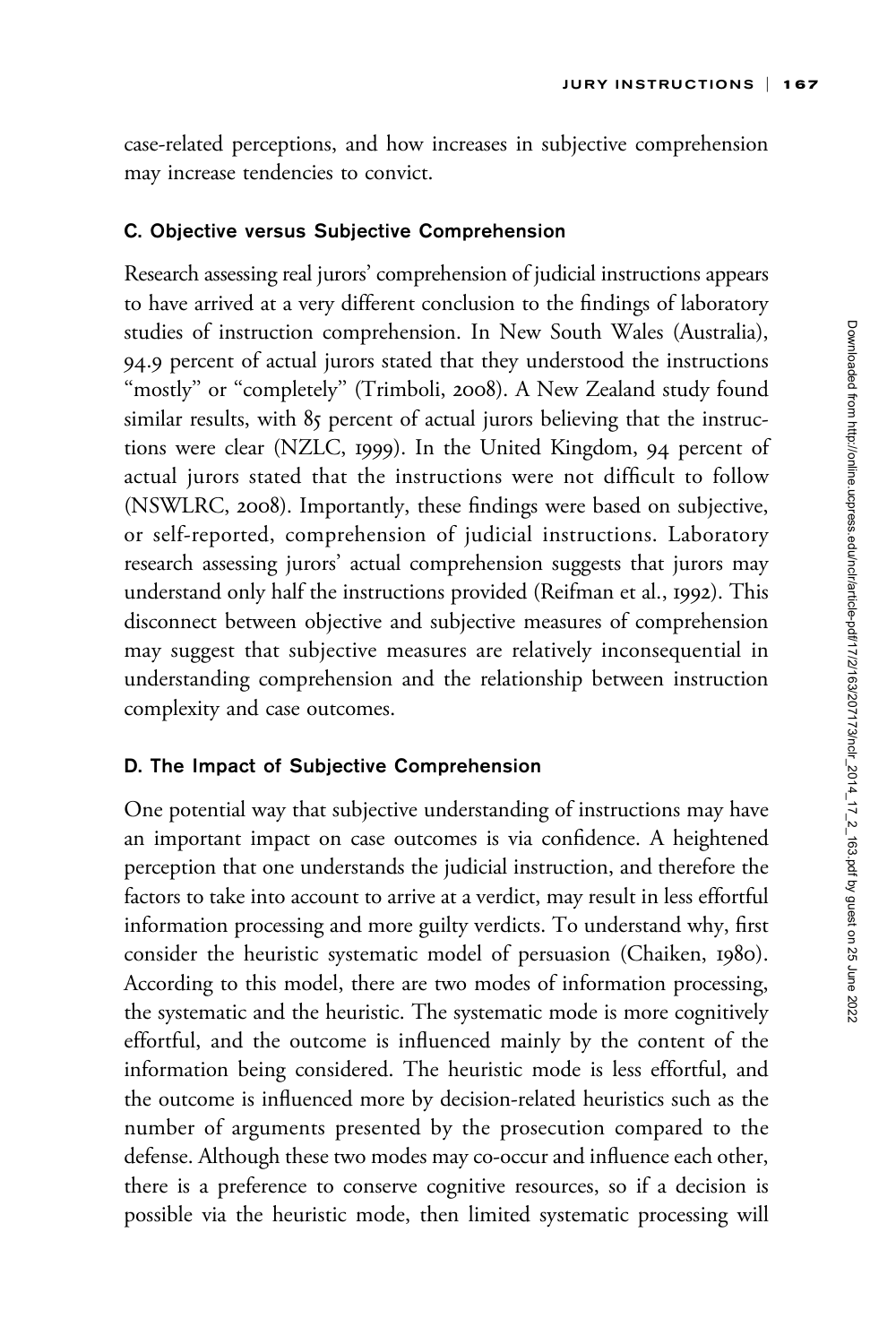be preferred. The sufficiency principle determines whether systematic processing is necessary. The sufficiency principle says that people will exert the amount of effort needed to obtain a sufficient degree of confidence that they have satisfactorily accomplished their processing goals (Eagly & Chaiken, 1993). Whether a perceiver has achieved this confidence depends on their sufficiency threshold—the degree of confidence that a person aims to reach when making a particular judgment (Eagly & Chaiken, 1993).

Thus, the subjective experience of understanding judicial instructions may be important in its own right. Higher levels of subjective comprehension may result in less systematic processing because jurors' sufficiency threshold is more readily reached through the experience of decisionrelated confidence. This may result in guilty verdicts by making it easier for jurors to reach the appropriate standard of proof—typically beyond reasonable doubt—through increased decision confidence and less rigorous information processing. Increasing decision confidence should produce more verdicts in line with the prosecution case because of the standard of proof required for a guilty verdict. Whereas guilty verdicts are made by jurors who are confident beyond reasonable doubt that the defendant is guilty, not guilty verdicts are the result of jurors who thought the defendant was not guilty and jurors who thought the defendant might have been guilty (but had some doubts). By raising confidence and reducing jurors' doubts, some of these latter jurors may now support a guilty verdict, and so the overall tendency is for increases in confidence to result in more guilty verdicts.

### E. The Current Study

The current study involves a survey distributed to jurors sitting on trials in the Supreme and District courts in Brisbane, Australia, over a two-month period in 2009. Jurors were asked to reflect on their experiences during the trial, in particular on what they thought the instructions relating to "beyond reasonable doubt" and "burden of proof" meant. These instructions were chosen because they are presented in the same manner in all trials, except for infrequent occasions for burden of proof, where the burden would reverse for some aspects of the evidence. We measured both subjective comprehension and objective comprehension, along with how jurors evaluated both the prosecution and defense cases. As we were assessing jurors' perceptions related to real cases, it was not possible to directly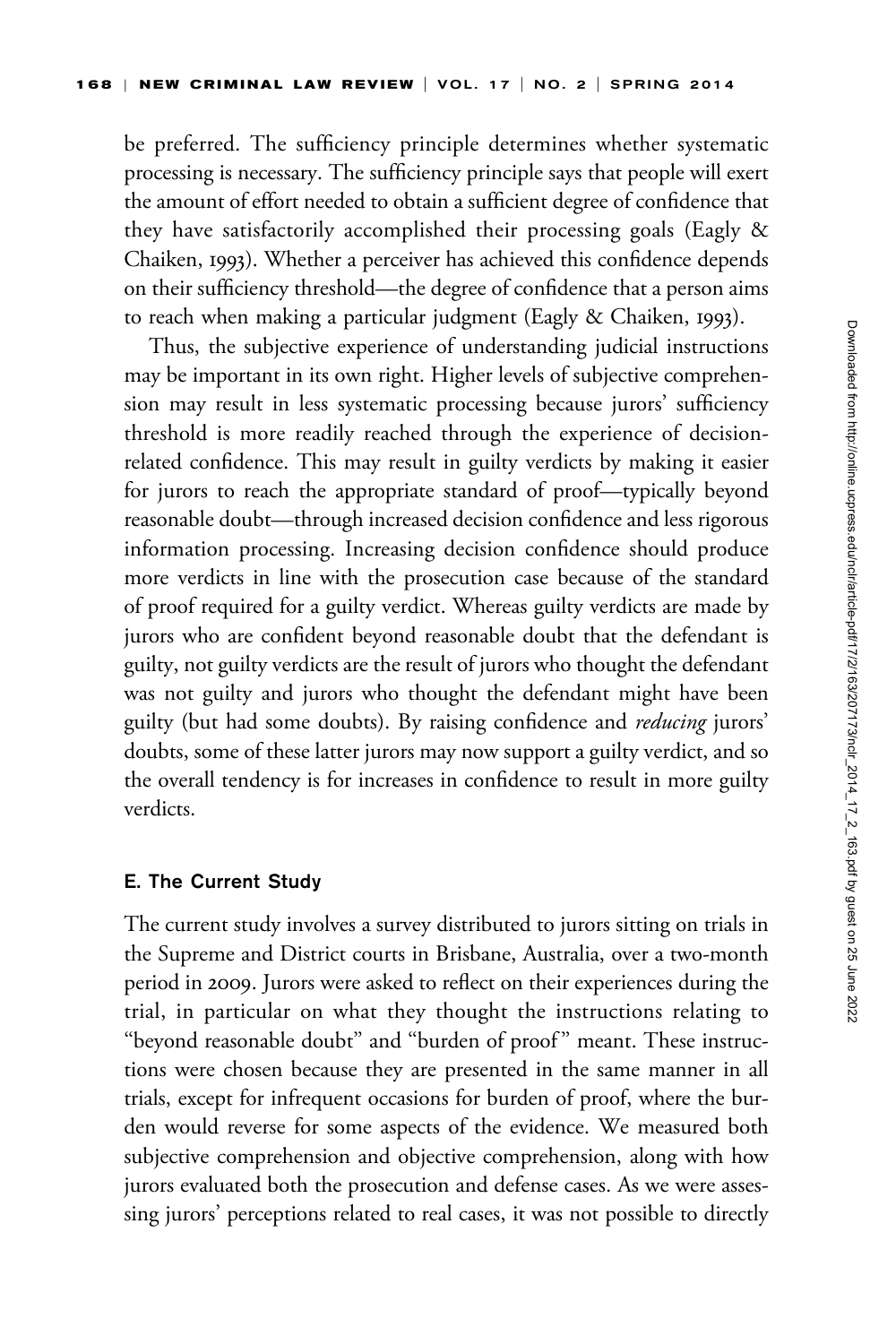assess the individual verdicts jurors would have returned, nor their confidence in their verdict. In line with previous research, we expected that objective and subjective measures of comprehension would be relatively unrelated (H1). We also predicted that increasing levels of subjective, but not objective, understanding would be associated with more positive evaluations of the prosecution, but not the defense, case (H2) and a greater reliance on factors beyond the evidence presented, such as common sense  $(H<sub>3</sub>)$ .

### METHOD

#### A. Participants and Design

Fourteen criminal trials held in the Queensland Supreme Court  $(N = 3)$ and District Court ( $N = \text{II}$ ) were included in the study. Surveys were provided to 151 jurors (from the pool of 168 jurors). Thirty-three jurors completed and returned the survey—a response rate of 21.85 percent that, although modest, was within the range observed for studies involving real jurors using a similar methodology (see Frank & Morera, 2012). Because of the relatively small sample size and thus limited statistical power, our analyses focused on correlations between the key variables rather than more complex analyses—an a priori power analysis suggests that for an estimated effect size of  $r = .50$ , an N of 46 is required (Faul, Erdfelder, Buchner, & Lang, 2009). The final sample of jurors included 17 females and 16 males, with an average age of 43.30 years. There were 23 jurors who described themselves as professionals, three employed in the home, four retired, and two full-time students. In terms of highest educational level, 14 participants indicated that they had a bachelors degree or higher, 13 had completed a diploma, certificate, or apprenticeship, five completed secondary school, and one had partly completed secondary school. All participating jurors had English as a first language.

#### B. Materials and Procedure

A 12-page survey was developed in consultation with the Queensland Law Reform Commission (QLRC). The questionnaire assessed jurors' perceptions of various aspects of the trial (QLRC, 2009b). This article focuses on the actual comprehension aspect of the survey. The findings of the broader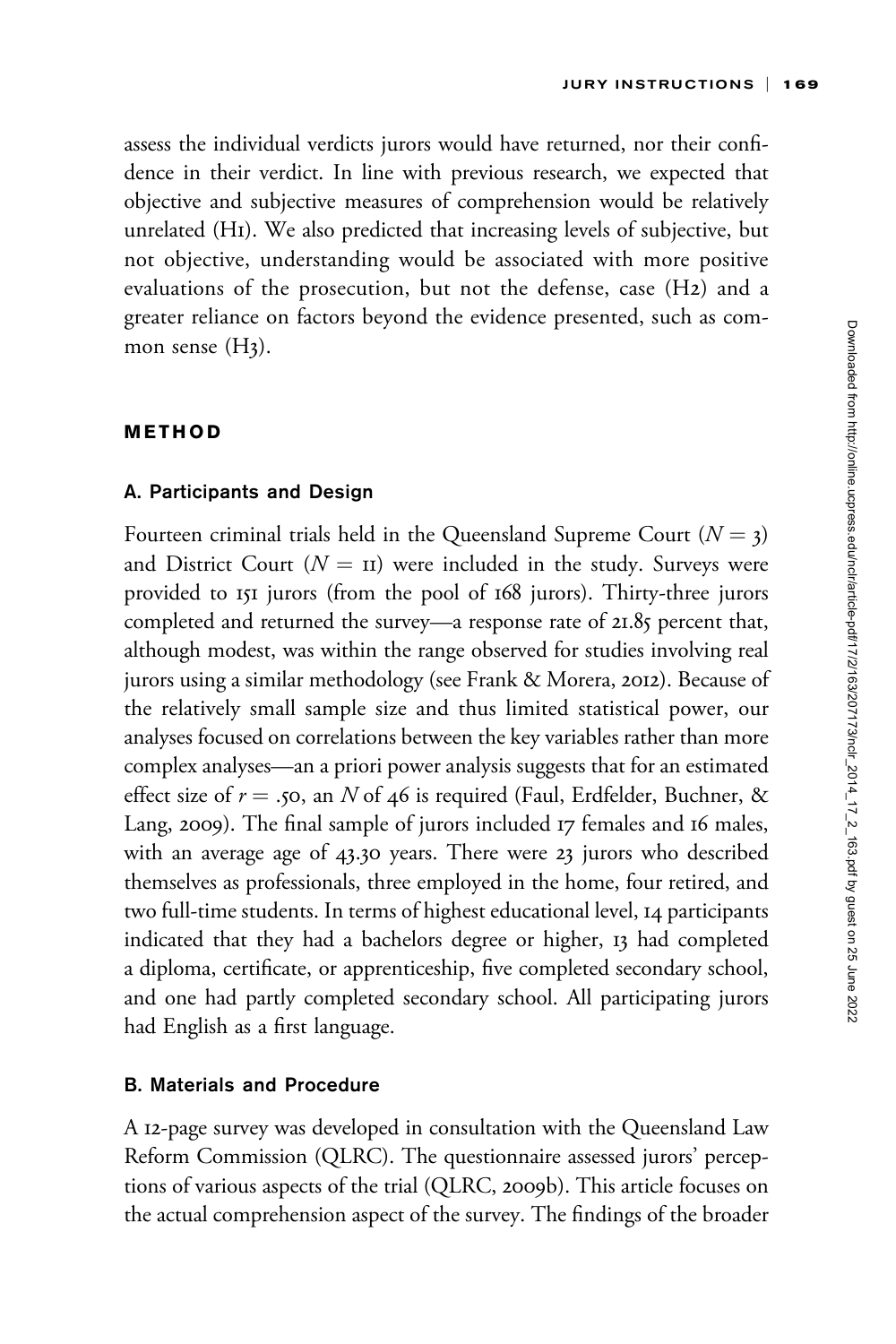survey are reported as part of the QLRC's Review of Jury Directions (QLRC, 2009b). Jurors received the survey at the end of selected criminal trials in the Supreme and District Courts in Brisbane, Queensland, between August 6 and October 8, 2009. Staff from the Sheriff's Office distributed the surveys. Jurors could either complete the survey at the Courts Complex or return the survey via the post, using a reply-paid envelope provided in the survey pack.

### 1. Subjective comprehension

Jurors' subjective comprehension of the instructions relating to burden of proof and beyond reasonable doubt was assessed by asking jurors to indicate how much they understood burden of proof and beyond reasonable doubt on a 7-point scale ranging from 1, not at all, to 7, very much. For example, ''To what extent did you understand what the Judge said about 'beyond reasonable doubt'?''

### 2. Objective comprehension

Jurors' objective comprehension of burden of proof and beyond reasonable doubt was assessed by a paraphrase test. Jurors were asked to explain these instructions in their own words. For example, ''Briefly explain what 'beyond reasonable doubt' means.''

# 3. Evaluation of evidence

Jurors' evaluation of each side of the case was assessed using two measures. First, jurors were asked to rate the convincingness of the prosecution and defense cases on a 7-point scale ranging from 1, not at all, to 7, very much. For example, ''Overall, how convincing was the case presented by the prosecution?'' Second, jurors were asked to rate both the prosecution and defense cases on four 7-point semantic differentials: weak/strong; unclear/ clear; unpersuasive/persuasive; poorly presented/well presented. A rating of 7 was more positive, a rating of 1 was more negative. The item assessing how convincing the case was and three of the four semantic differentials were combined to form two reliable composites for the prosecution and defense cases  $(r = .91)$ . The item relating to clarity was not included in the composite, as it did not reliably fit with the other items. Finally, to assess what jurors thought they had relied on in arriving at their decisions, they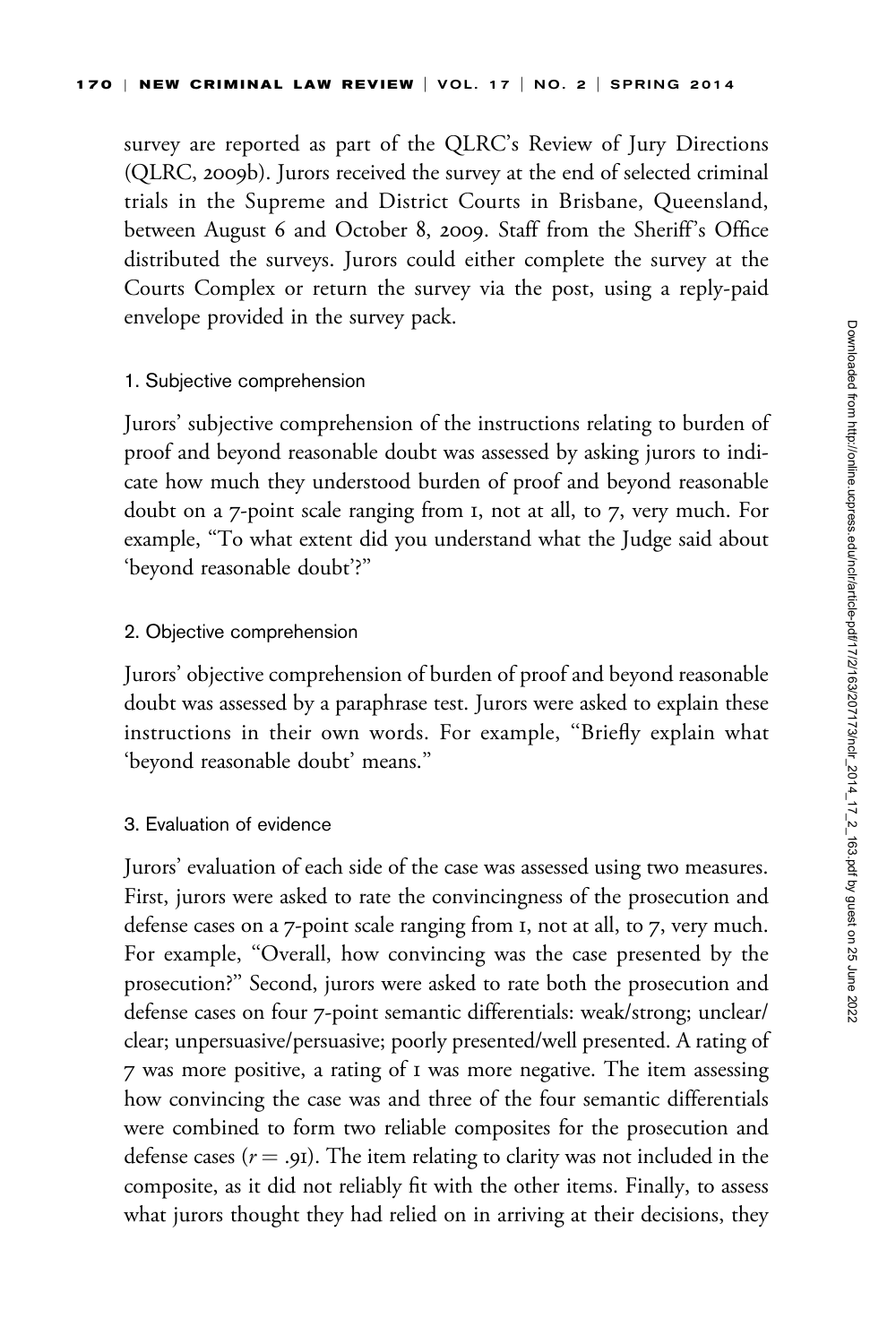were asked to rate the extent to which seven factors (including the prosecution's evidence, defense's evidence, judge's instructions, jurors' morals, jurors' common sense, what the judge wanted, and what the community wanted) influenced their verdict on a 7-point scale ranging from 1, not at all, to 7, very much. For example, ''In trying to reach a decision, how influential were each of the following: The instructions given to you by the judge?''

### RESULTS

#### Subjective Comprehension

Overall, jurors reported a high level of understanding of burden of proof  $(M = 5.97, SD = 1.60)$ . Jurors also reported a high level of understanding of beyond reasonable doubt ( $M = 6.64$ ,  $SD = 0.49$ ). A majority of jurors said that they understood burden of proof  $(57\%)$  and beyond reasonable doubt (66%) very much.

### Objective Comprehension

A coding scheme was developed by project staff in consultation with staff from the Queensland Law Reform Commission. This consisted of agreed definitions for accurate and inaccurate responses for the concepts of burden of proof and beyond reasonable doubt. Jurors' responses were coded by a rater blind to jurors' other responses. Staff from the Law Reform Commission then reviewed the coding for accuracy. Adjustments were made to the coding by consensus.

Jurors' explanations of burden of proof were classified as either accurate or inaccurate (including no description). An accurate response was consistent with the definition of ''burden of proof '': the prosecution has to prove to the jury that the defendant is guilty of the charges (in most cases, the burden reverses in a small number of cases when specific defenses are claimed). Responses were coded as inaccurate if there was a clear misunderstanding of the instruction, such as describing a shift in the burden to the defendant unless a defense was mentioned (1 response), the burden was on the jury to assess the evidence (5 responses), or there was no attempt at an answer (7 responses). Overall, 20 out of 33 jurors accurately described burden of proof (see Table 1).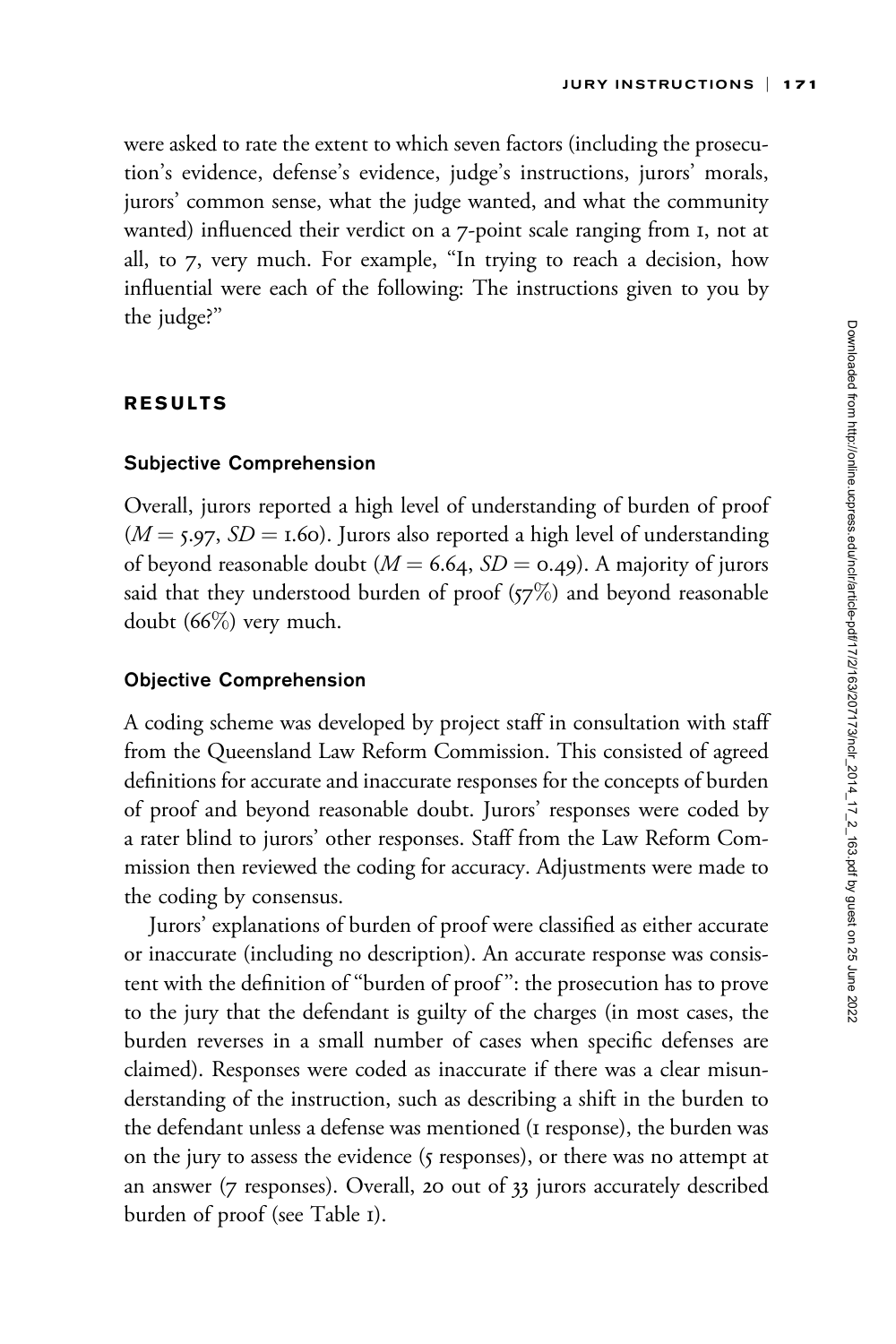|                         |            | Burden of proof |          |       |
|-------------------------|------------|-----------------|----------|-------|
|                         |            | Inaccurate      | Accurate | Total |
| Beyond reasonable doubt | Inaccurate | 11              | 9        | 20    |
|                         | Accurate   | 2               | 11       | 13    |
|                         | Total      | 13              | 20       | 33    |

Table 1. Number of jurors describing each instruction accurately or inaccurately.

Likewise, jurors' explanations of beyond reasonable doubt were classified as either accurate or inaccurate. A correct response would indicate that as a juror you were to have no doubt that was reasonable when reaching a guilty verdict. There is no generally accepted alternative explanation in the Queensland jurisdiction, although other jurisdictions (e.g., New Zealand) have developed alternative explanations, including the concept of ''are you sure?'' (Young, 2003). Given the difficulties associated with classifying alternative descriptions of the concept of beyond reasonable doubt as either accurate or inaccurate, jurors' explanations were categorized according to the following three standards of proof: (1) Balance of probabilities: it was more likely than not that the defendant was guilty; (2) Minor/unreasonable doubt: there was some doubt that was not reasonable, or no reasonable alternative explanation; (3) No doubt: there was absolutely no doubt at all. A number of other responses were classified as describing a ''reasonable person'' test (involving what a reasonable person would conclude), and several responses could not be classified or were missing. Responses that were coded as minor or unreasonable doubt were considered to be accurate explanations of beyond reasonable doubt, and all other responses were categorized as inaccurate.

Overall, 13 out of 33 jurors accurately described beyond reasonable doubt (see Table 1). When responses did not center on minor or unreasonable doubt, they tended to require a level of proof that was higher than that technically necessary, or a comparable standard of proof based around what a reasonable person would expect. Only 33.33 percent of jurors accurately described both burden of proof and beyond reasonable doubt. A further 33.33 percent of jurors described only one of these terms accurately  $(n = \text{II})$ , and 33.33 percent described both the burden of proof and beyond reasonable doubt inaccurately  $(n = \text{II}).$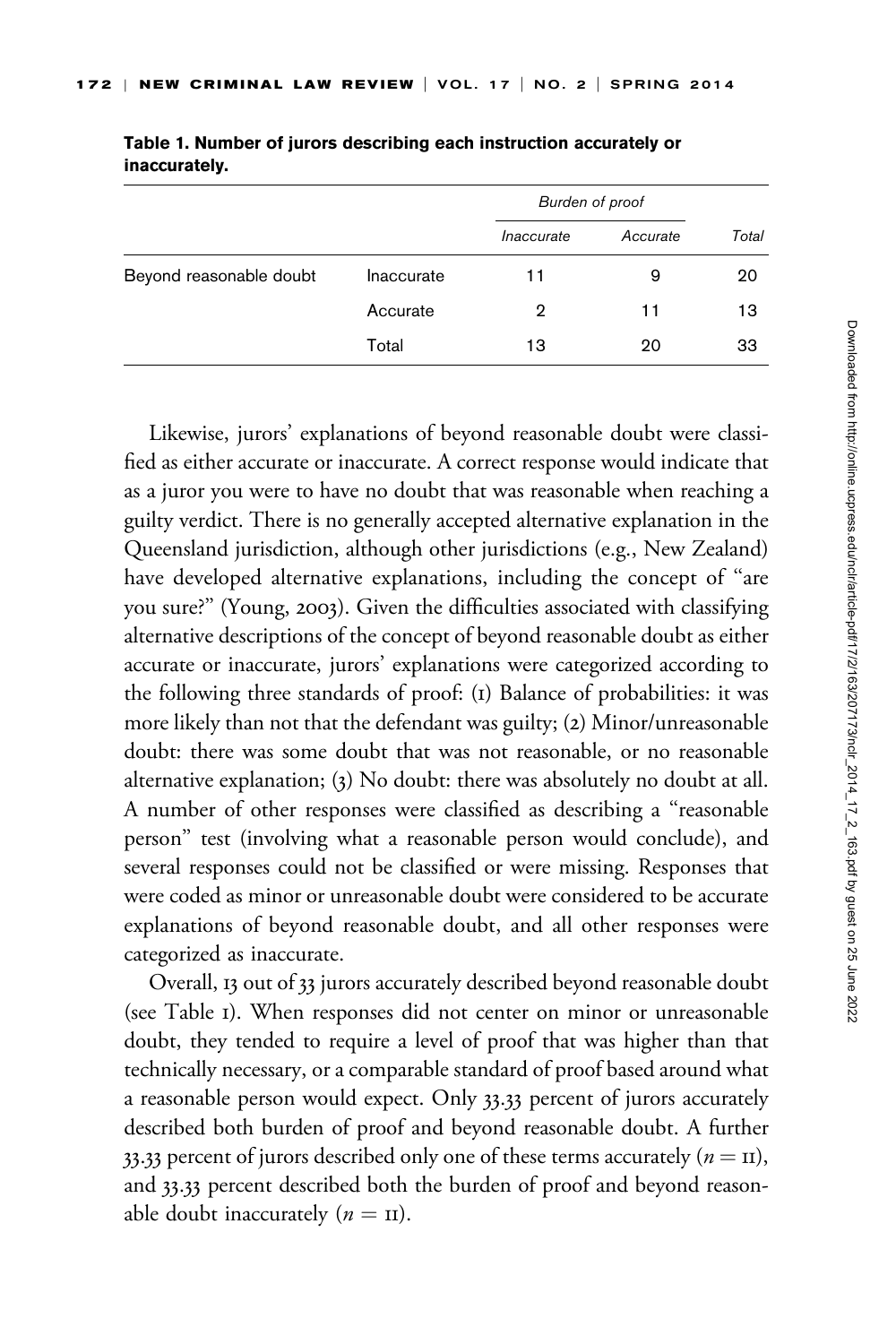# C. Relationship between Subjective Comprehension and Objective Comprehension

Pearson correlation coefficients were used to investigate the relationship between jurors' subjective and objective comprehension of both burden of proof and beyond reasonable doubt. The relationship between jurors' subjective and objective comprehension of the instruction on burden of proof was significant, but only moderate ( $r = .4$ ,  $p = .02$ ). The more jurors said they understood the instruction, the more accurate they were when describing the meaning of the instruction. Jurors' subjective understanding accounted for approximately 17 percent of the variation in their objective understanding of the instruction. In contrast and consistent with H1, there was no correlation between jurors' subjective and objective comprehension of the instruction on beyond reasonable doubt ( $r = -.16$ ,  $p = .36$ ).

## D. Evaluation of Evidence

Jurors' objective comprehension of beyond reasonable doubt was not correlated with their evaluation of the prosecution case ( $r = .02$ ,  $p = .92$ ), but it was negatively correlated with their evaluation of the defense case ( $r =$ -.39,  $p = .03$ ). Jurors who did not understand the legal term "beyond" reasonable doubt'' evaluated the defense case more positively. Jurors' subjective comprehension of beyond reasonable doubt was not correlated with their evaluation of the defense case ( $r = -.25$ ,  $p = .18$ ), but it was positively correlated with their evaluation of the prosecution case ( $r = .42$ ,  $p = .02$ ). The more jurors felt they understood beyond reasonable doubt, the more positively they evaluated the prosecution case.

Jurors' objective comprehension of burden of proof was not correlated with their evaluation of either the prosecution ( $r = .05$ ,  $p = .77$ ) or the defense case ( $r = -.23$ ,  $p = .22$ ). Jurors' subjective comprehension of burden of proof, however, was positively correlated with their evaluation of the prosecution case ( $r = .38$ ,  $p = .04$ ) and negatively correlated with their evaluation of the defense case ( $r = -.47$ ,  $p = .01$ ). The more jurors felt they understood burden of proof, the more positively they evaluated the prosecution case and the more negatively they evaluated the defense case.

Partial correlations were then conducted to explore the relationship between jurors' subjective comprehension of burden of proof and beyond reasonable doubt, and their evaluation of the prosecution and defense case, after controlling for jurors' objective comprehension (see Table 2).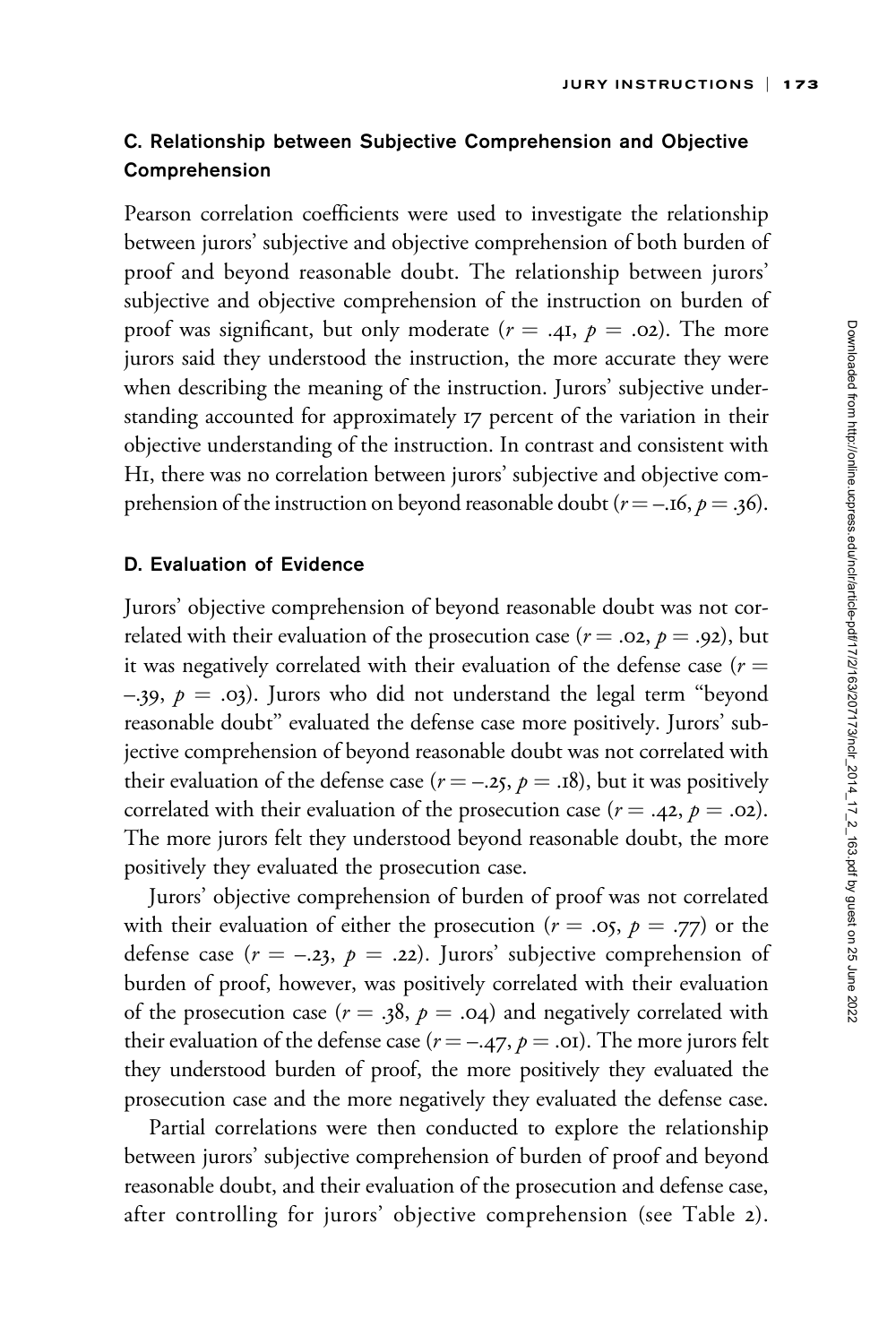| Instruction                |                             | Evaluation of<br><b>Prosecution's Case</b> | Evaluation of<br>Defense Case |
|----------------------------|-----------------------------|--------------------------------------------|-------------------------------|
| Beyond<br>reasonable doubt | Subjective<br>understanding | $.43*$                                     | $-.34+$                       |
| Burden of proof            | Subjective<br>understanding | $.39*$                                     | $-.42*$                       |

Table 2. Partial correlations between subjective comprehension of burden of proof and beyond reasonable doubt and ratings of the prosecution and defense cases, controlling for objective comprehension.

Note:  $p < .05, \pm p = .06$ .

Controlling for jurors' objective comprehension of beyond reasonable doubt only had an effect on the relationship between jurors' subjective comprehension of beyond reasonable doubt and their evaluation of the defendant's case, such that this relationship now approached significance.

#### E. Factors Influencing Verdicts

Next, we analyzed the relationship between both jurors' subjective and objective comprehension of burden of proof and beyond reasonable doubt, and their ratings of the factors that they reported as being influential in their verdicts. As shown in Table 3, jurors' objective comprehension of burden of proof and beyond reasonable doubt was unrelated to all but one of the factors reported to be influencing their verdicts (beyond reasonable doubt was related to the measure of reliance on the defense case). Jurors' subjective comprehension of beyond reasonable doubt was also not related to their ratings of any of the factors influencing their verdicts. Consistent with H2, jurors' subjective comprehension of burden of proof, however, was strongly positively related to jurors' ratings about the extent to which they were influenced by the prosecution case, and negatively related to jurors' ratings about the extent to which they were influenced by the defense evidence when arriving at their verdict. Providing some support for H3, jurors' reliance on common sense was also strongly positively related to their subjective comprehension of burden of proof. Those jurors who reported that they had a better understanding of burden of proof said they were more influenced by the evidence presented by the prosecution and their own common sense, and less influenced by the defense evidence when arriving at a verdict.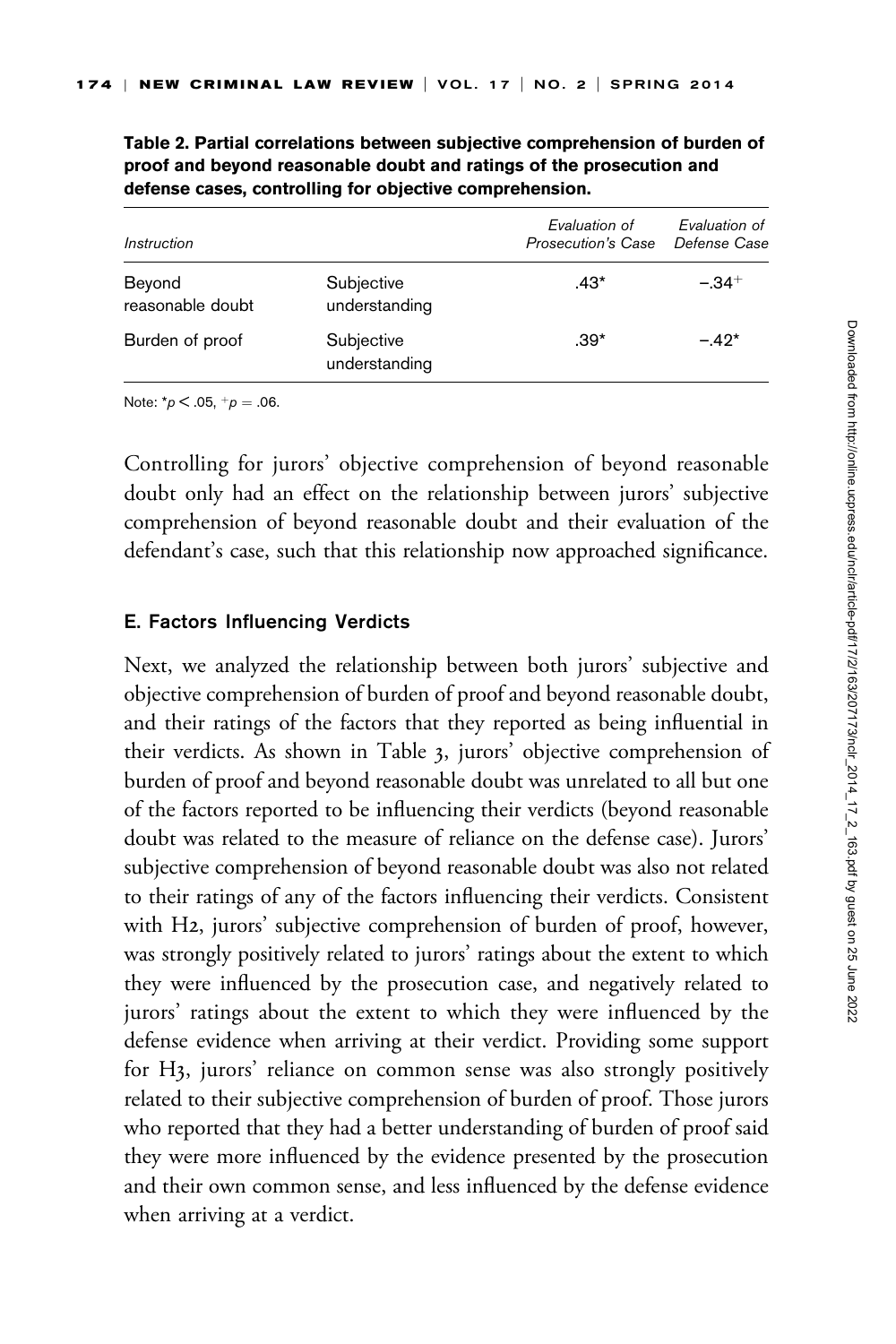| ֞֝֝֝֝֝֝֝֝֝֝֝֝֝֝<br>֪֝֝ <b>֝</b><br>֪֝֝ |  |
|----------------------------------------|--|
|                                        |  |
|                                        |  |
|                                        |  |
|                                        |  |
|                                        |  |
|                                        |  |
|                                        |  |
|                                        |  |
| i                                      |  |
|                                        |  |
|                                        |  |
|                                        |  |
|                                        |  |
|                                        |  |
|                                        |  |
|                                        |  |
|                                        |  |
| j                                      |  |
|                                        |  |
|                                        |  |
| $\overline{a}$                         |  |
|                                        |  |
|                                        |  |
|                                        |  |
|                                        |  |
|                                        |  |
|                                        |  |
|                                        |  |
|                                        |  |
|                                        |  |
|                                        |  |
|                                        |  |
|                                        |  |
|                                        |  |
|                                        |  |
|                                        |  |
|                                        |  |
|                                        |  |
|                                        |  |
|                                        |  |
| Tahle.<br>į                            |  |
|                                        |  |

|                              |             | Beyond reasonable doubt   |                             | <b>Burden of proof</b>     |                             |
|------------------------------|-------------|---------------------------|-----------------------------|----------------------------|-----------------------------|
| Influence on jurors' verdict | Mean (SD)   | mderstanding<br>Objective | understanding<br>Subjective | understanding<br>Objective | understanding<br>Subjective |
| Prosecution evidence         | 5.33 (1.65) | 9Ö                        | $\frac{6}{1}$               | 8                          | $.63**$                     |
| Defense evidence             | 4.06 (1.74) | $-37*$                    |                             | ین<br>ا                    | $-36*$                      |
| Judge's instructions         | 5.88 (1.08) | $-0.3$                    | 27                          | בן<br>ה                    | $-15$                       |
| <b>Morals</b>                | 4.52 (1.99) | $-0.2$                    | ō                           | 8Ò                         | QQ                          |
| Common sense                 | 5.67 (1.51) | 8Ö                        | S                           | <u>စု</u>                  | $.74**$                     |
|                              |             |                           |                             |                            |                             |

Note:  $*^{*}p < .01$ ;  $*p < .05$ . Note:  ${}^{**}p$   $<$  .01;  ${}^{*}p$   $<$  .05.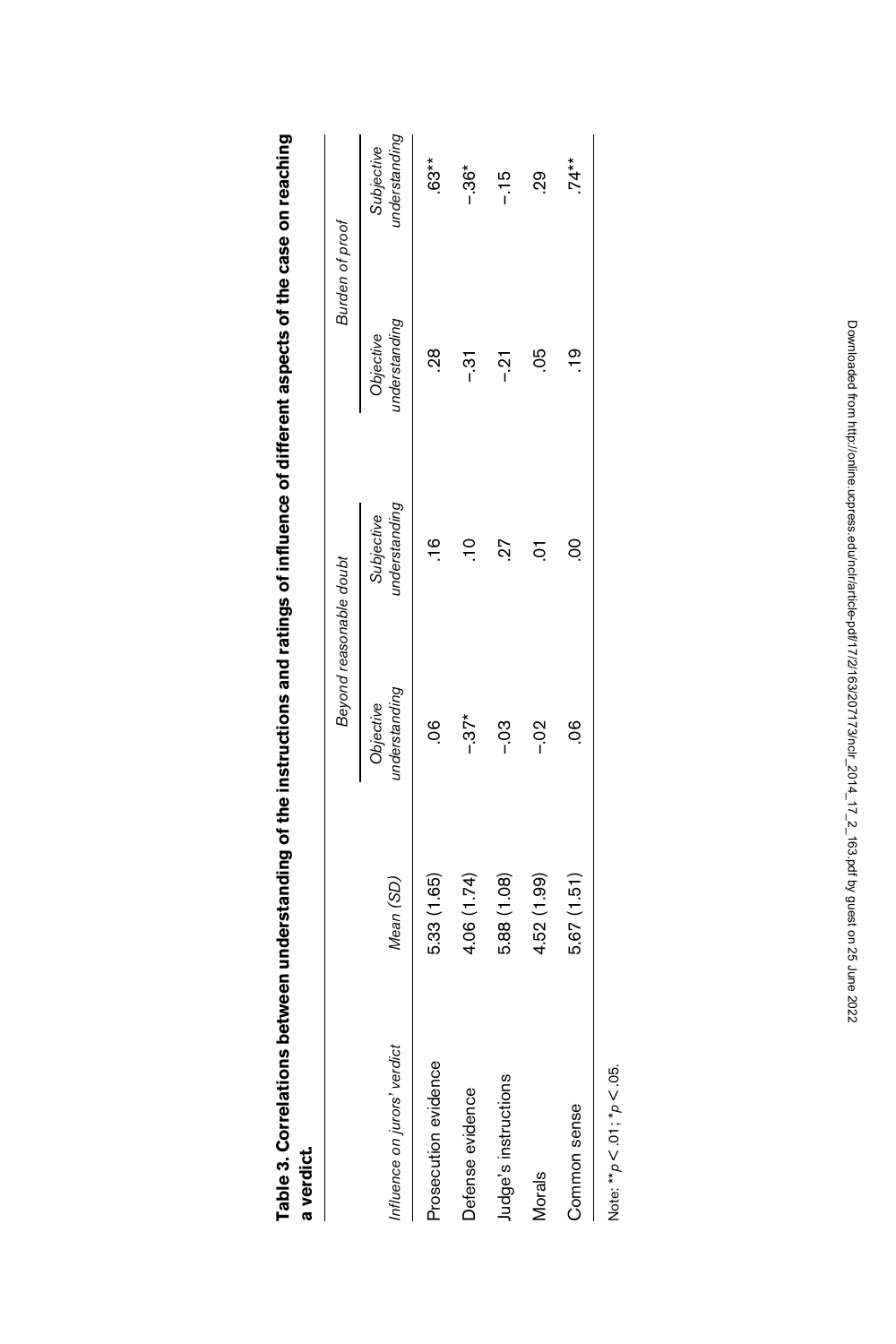### **DISCUSSION**

Jurors' understanding of instructions given to them during the course of a trial has received increased attention in recent years. This investigation was conducted in the broader context of proposed jury reform in Queensland, Australia (QLRC, 2009a, 2009b) as a result of several Australian Law Reform bodies examining the simplification of jury instructions. This is an important area for study, as jurors' comprehension of judicial instructions—or noncomprehension, as the case may be—can affect courtroom justice. Previous research indicates that jurors' misunderstanding of instructions may lead to greater reliance on more confident (though not necessarily more knowledgeable) jurors during deliberation (Elwork & Sales, 1985) and reliance on extralegal evidence during decision making (Ruva & LeVasseur, 2011). This study explored the possible effect of subjective comprehension on jurors' verdicts in actual criminal trials. We focused on the *feeling* that one understands, compared to actually understanding, instructions about the burden and standard of proof required to reach a verdict. It was predicted that these two measures would be relatively unrelated (H1). It was also expected that the subjective experience of understanding judicial instructions would lead to a more favorable evaluation of the prosecution case (H2) and a poorer consideration of the evidence (H3). The results supported these three predictions.

Whereas a majority of jurors understood the instruction related to burden of proof, levels of understanding for the standard of proof instruction were substantially lower. Misunderstandings of this latter instruction tended to be in the form of requiring a more stringent standard of proof no doubt at all. Although this misunderstanding might be less problematic for the defendant, it disadvantages the prosecution and discourages victims from reporting crimes. Further, it is arguable that to properly carry out their duties as instructed, jurors need to correctly understand both the instructions about standard and burden of proof. The results suggest that, consistent with other work in this area (e.g., Reifman et al., 1992), only one third of jurors objectively understood both instructions. Also consistent with prior work (e.g., O'Mara & von Eckartsberg, 1977), levels of objective and subjective understanding tended to be weakly related for burden of proof and unrelated for standard of proof (H1). For burden of proof, the relationship was such that greater levels of objective understanding were related to greater levels of subjective understanding.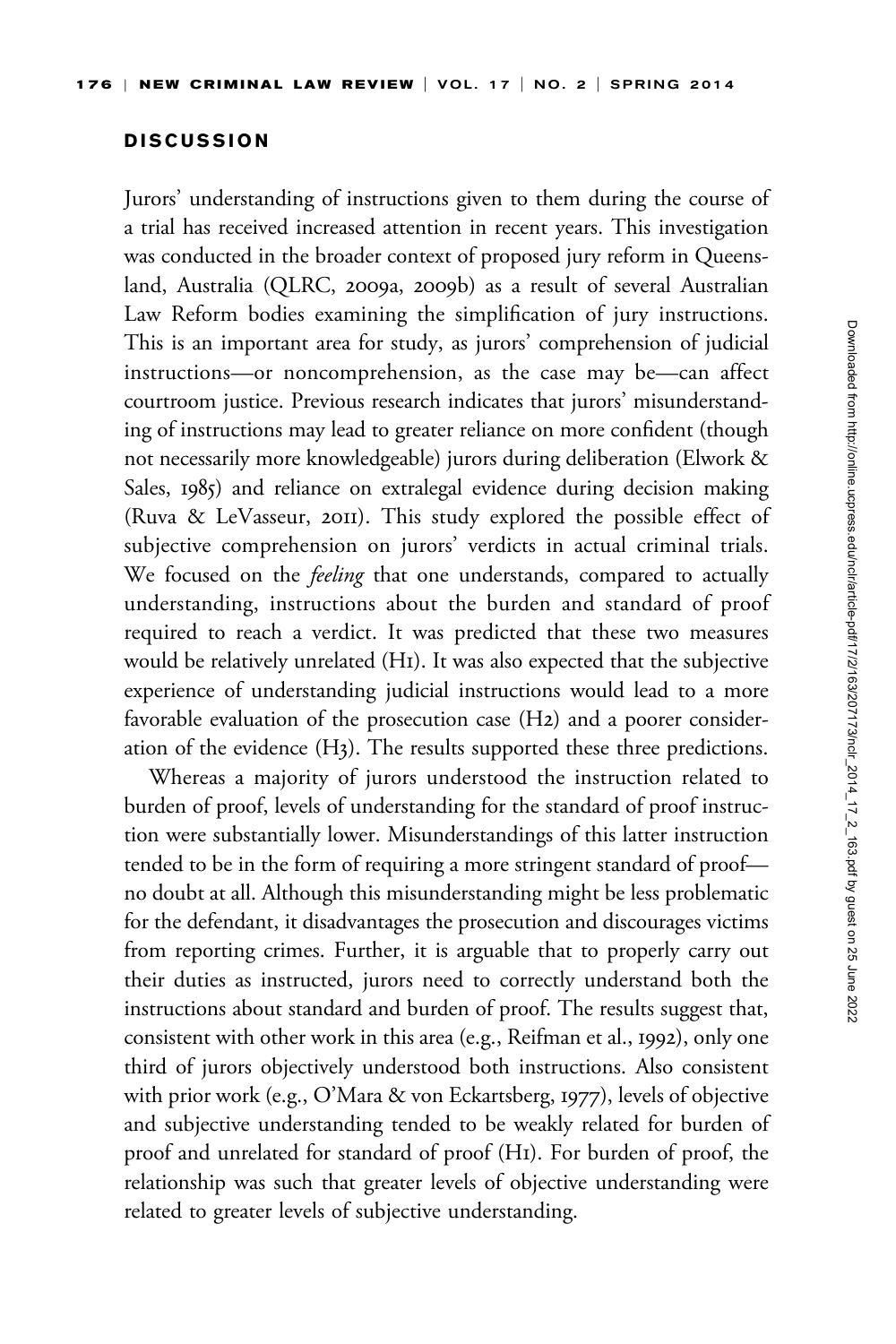The results were reasonably clear in showing that increases in subjective understanding, but not objective understanding, were consistently related to a more favorable evaluation of the prosecution case and a more negative evaluation of the defense case (H2). There was also one significant relationship for the measures of objective understanding, consistent with the observation that misunderstandings of beyond reasonable doubt tended to be in the direction of a more stringent standard of proof: the less jurors actually understood the standard of proof, the more convincing they believed the defense case to be. The findings for the measure of subjective understanding held even when data analyses controlled for objective understanding. This suggests that the experience of feeling as though one understands exerts an influence on how the case is perceived beyond actual comprehension, and any relationship between objective and subjective comprehension cannot explain the current findings.

If objective understanding does not account for the effect of subjective understanding, what might be the reason for the observed findings? The findings for the factors that were important in jurors' decisions give some insight into this. The more jurors thought they understood the instructions surrounding burden of proof, the more they said they relied on common sense (see also Ogloff, 1991). This suggests a less thorough consideration of the evidence (H3), and the correlations between subjective understanding of this instruction and self-reported reliance on the prosecution evidence and defense evidence are consistent with this: higher subjective understanding was associated with a more one-sided consideration of the evidence, with prosecution evidence being seen as more important and defense evidence being seen as less important. Although this might be interpreted as being consistent with the burden of proof, both sides of the case are relevant for determining whether the prosecution has proved their case, as the defense evidence might undermine the prosecution case.

We argued that greater subjective comprehension of instructions might increase jurors' confidence, and therefore increase the chance that they would return a guilty verdict. In the current study it was not possible to directly assess verdicts, nor could we measure confidence. We did find the expected effects for the measures of how the prosecution and defense cases were evaluated. Although untested in this research, it is plausible to think that evaluating the prosecution more positively and the defense more negatively may result in more guilty verdicts. Some research does suggest, however, that continuous probabilistic measures of guilt (such as likelihood)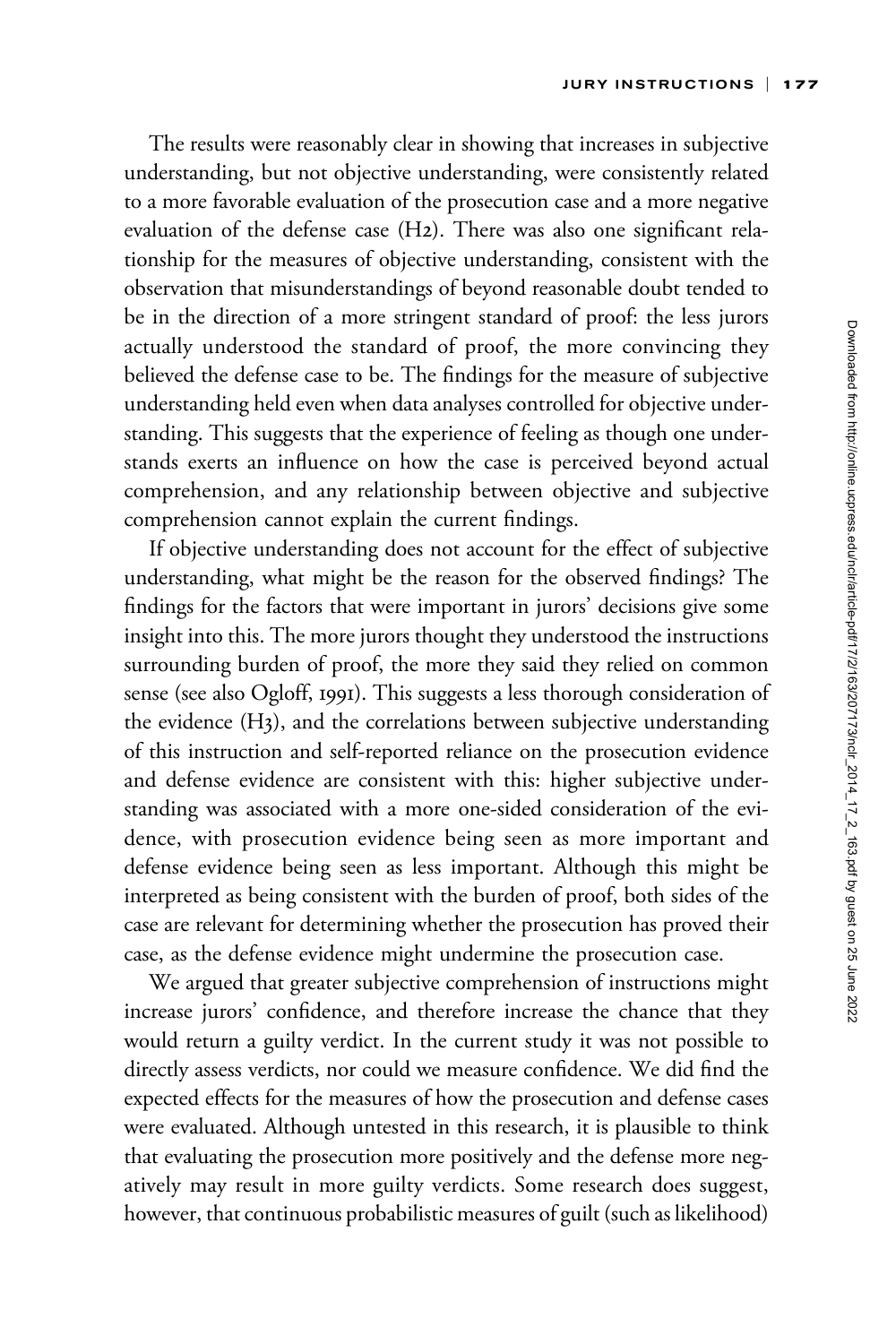and dichotomous verdicts are not necessarily directly related to each other (Arkes, Shoots-Reinhard, & Mayes, 2012). Further work is needed to more clearly establish the link between subjective understanding and actual verdicts. Although we did not measure confidence, we did assess jurors' self-reported reliance on a range of factors. These findings suggested that increases in subjective understanding was associated with a less thorough consideration of the evidence, which would be consistent with jurors achieving higher confidence in their decisions (Eagly & Chaiken, 1993). Future work should directly assess confidence, however, and explore the relationship between confidence, subjective understanding, and verdicts. Future work could also directly manipulate the strength of the case to assess the degree to which jurors evaluate the evidence as a function of instruction complexity (e.g., McKimmie, Masters, Masser, Schuller, & Terry, 2012).

Although the current study did not directly manipulate instruction complexity, the findings suggest that if instructions are simplified (as proposed by some as a way to increase comprehension of instructions), this may have some unintended consequences. The first of these is to do with jurors' confidence in making a decision. When jurors are given more simplified instructions, they may feel more confident and so be less likely to scrutinize the evidence carefully. Although we did not directly test the link between simplification and confidence, we did find that higher levels of subjective comprehension were related to a less thorough consideration of the evidence (see also Bornstein & Hamm, 2012). Further work is needed to more carefully examine the link between simplification and the extent to which jurors use more effortful information processing strategies instead of relying on heuristics. This suggests that reforms aimed at simplifying instructions carried out with the intention of improving jury decision making, may need to employ additional strategies to manage any inflated sense of confidence in understanding. This might be achieved by emphasizing a motivation to be correct or by highlighting the difficulty that people have understanding instructions (even if they have been simplified).

There may also be social consequences associated with not properly understanding instructions, or feeling as though you do understand the instructions. Ellwork and Sales (1985) identify a number of problems with objective misunderstanding and jury deliberation: deliberations are more likely to include ''legally inappropriate'' topics and more likely to miss important points of law, and confusion could upset the jury dynamics,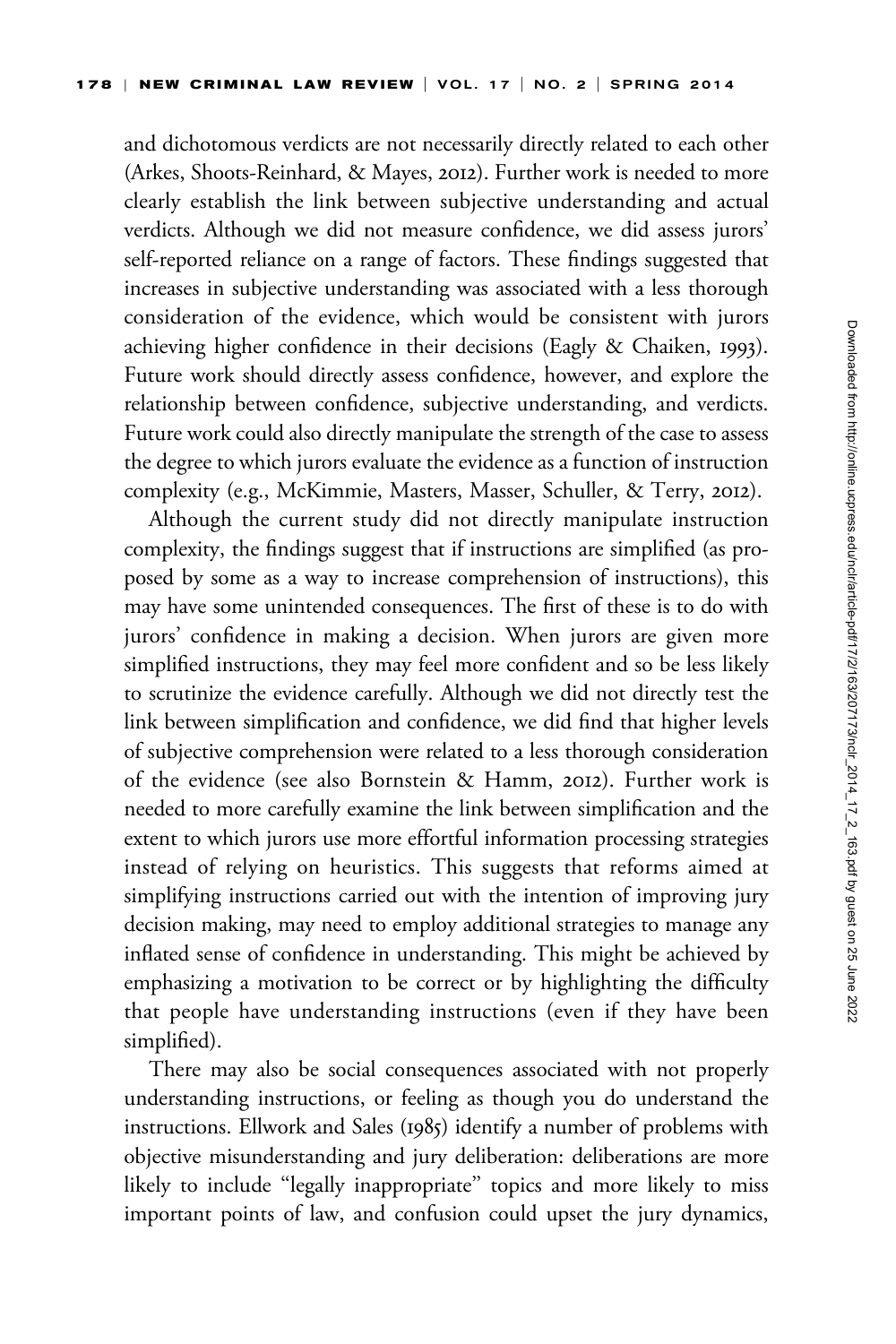leading to an inappropriate influence from some jurors (see Kagehiro, 1990, for a fuller consideration of these points). It is also possible that overconfident jurors who misunderstand the instructions might exert a disproportionate influence on jury deliberations, perhaps stifling other dissenting (and possibly more correct) interpretations. Rijnbout and McKimmie have highlighted the importance of dissent during group decision making in helping the group to arrive at a decision based on a more thorough consideration of the information (Rijnbout & McKimmie, 2012a, 2012b). They also showed that unanimous decision rules, compared to majority decision rules, maximize the positive effects of dissent (Rijnbout & McKimmie, in press). Thus encouraging jurors to consider all viewpoints during deliberation, and structuring their task to maximize the effect of dissent through the use of unanimous decision rules, may also counter the negative consequences of instruction simplification.

There are some not insignificant limitations to the current research, and the above points are made more with the view of stimulating discussion about the simplification of instructions and the role that comprehension plays, rather than making claims about the data that would otherwise benefit from further investigation. Some limitations have been noted so far, but it is also important to note that we examined only a small set of instructions in the current research—instructions related to the legal concepts of beyond reasonable doubt and burden of proof. Further work is needed to examine these issues across a larger number of instructions to establish the extent to which the issues of subjective and objective comprehension are generalizable to other instructions. Second, we did not look at the processes and content of the deliberation (for obvious practical reasons, as the study involved actual jurors, and those types of enquires are not legally permissible in the jurisdiction in which this research was conducted). Further work is necessary to examine the effect of instructions on jury deliberations, because to date this has been an under-researched aspect of jury decision making. Finally, in light of the modest response rate and number of participants, and the correlational nature of the design, the conclusions drawn from the data should be considered tentative. Further work is obviously needed to explore these ideas more systematically and thoroughly.

Although we are not able to make definitive statements about the role of objective and subjective instruction comprehension in jury decision making, the current data suggest that a more careful consideration of the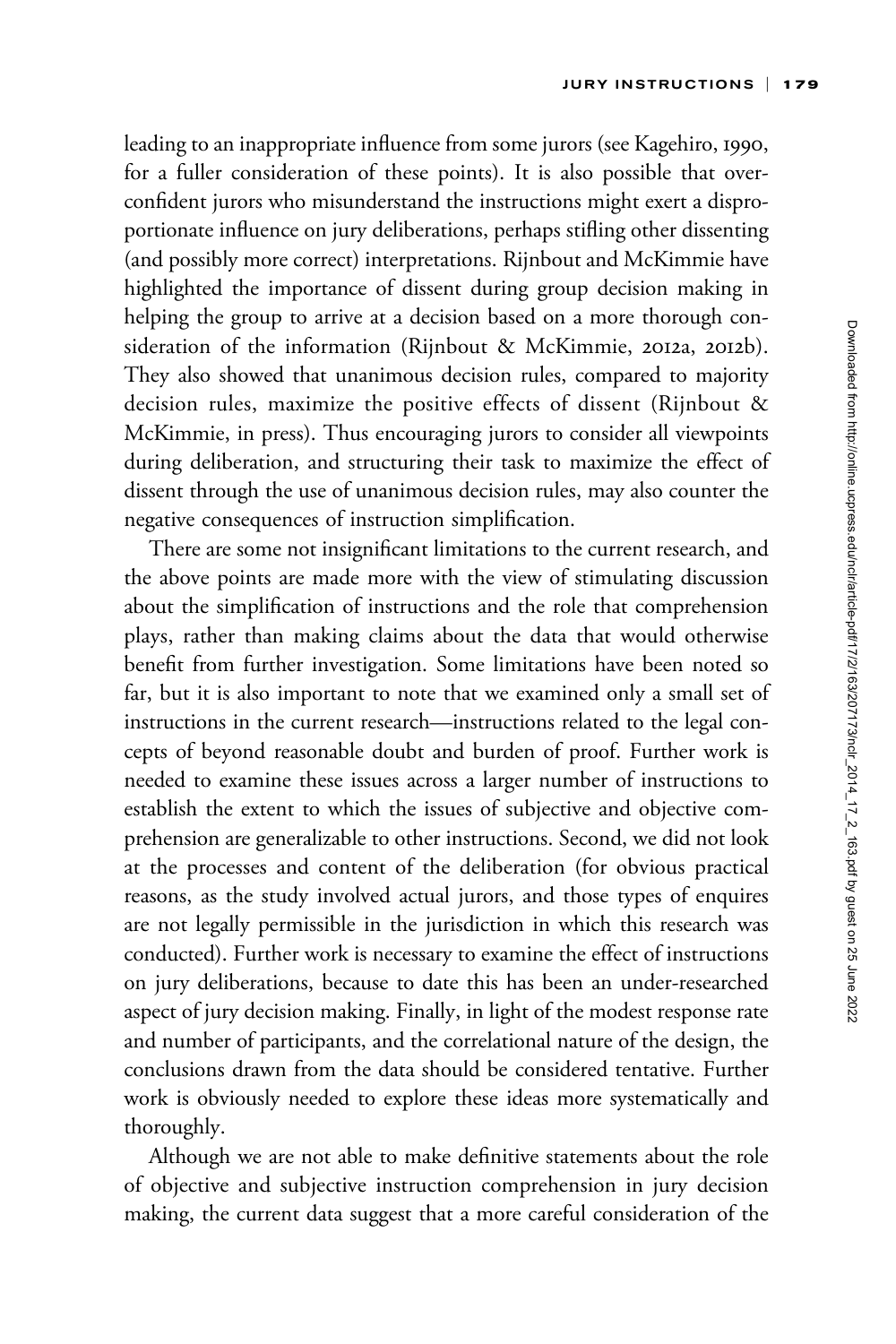consequences of instruction simplification is warranted. It is clear from the current findings that a substantial proportion of jurors struggle to understand two of the fundamental directions given to them, thus attempts to improve comprehension through simplification are understandable. This research suggests that some care is needed, however, to avoid counterproductive outcomes. Namely, simplification may lead to increased subjective understanding, which this research suggests is associated with a less thorough consideration of the evidence. Although not directly tested in the current research, a number of strategies have been suggested to limit any increases in subjective understanding while gaining the benefits of improved comprehension through simplification of instructions. This research suggests clearly that, rather than consigning subjective understanding of instructions to the role of being an imprecise measure of objective understanding, subjective understanding should be studied as an influence on jurors' decisions in its own right.

#### REFERENCES

- American Bar Association & American Jury Project. (2005). Principles for juries and jury trials. American Bar Association. Retrieved from http://www.americanbar.org/content/ dam/aba/migrated/juryprojectstandards/principles.authcheckdam.pdf
- Arkes, H. R., Shoots-Reinhard, B., & Mayes, R. S. (2012). Disjunction between probability and verdict in juror decision making. Journal of Behavioral Decision Making, 25(3), 276–294. doi: 10.1002/bdm.734
	- Bornstein, B. H., & Hamm, J. A. (2012). Jury Instructions on Witness Identification. Court Review, 48, 48–53.
- Brewer, N., Harvey, S., & Semmler, C. (2004). Improving Comprehension of Jury Instructions with Audio-Visual Presentation. Applied Cognitive Psychology, 18(6), 765-776. doi: 10.1002/acp.1036
- Chaiken, S. (1980). Heuristic versus systematic information processing and the use of source versus message cues in persuasion. Journal of Personality and Social Psychology, 39(5), 752–766.
- Charrow, R. P., & Charrow, V. R. (1979). Making legal language understandable— Psycholinguistic study of jury instructions. Columbia Law Review, 79(7), 1306–1374.
- Cutler, B. L., & Hughes, D. M. (2001). Judging jury service: Results of the North Carolina administrative office of the courts juror survey. Behavioral Sciences  $\phi$  the Law, 19(2), 305–320. doi: 10.1002/bsl.439
	- Dann, B. M., & Logan III, G. (1995). Jury Reform: The Arizona Experience. *Judicature*, 79, 280–286.
	- Eagly, A. H., & Chaiken, S. (1993). The Psychology of Attitudes. Orlando, FL: Harcourt Brace Jovanovich.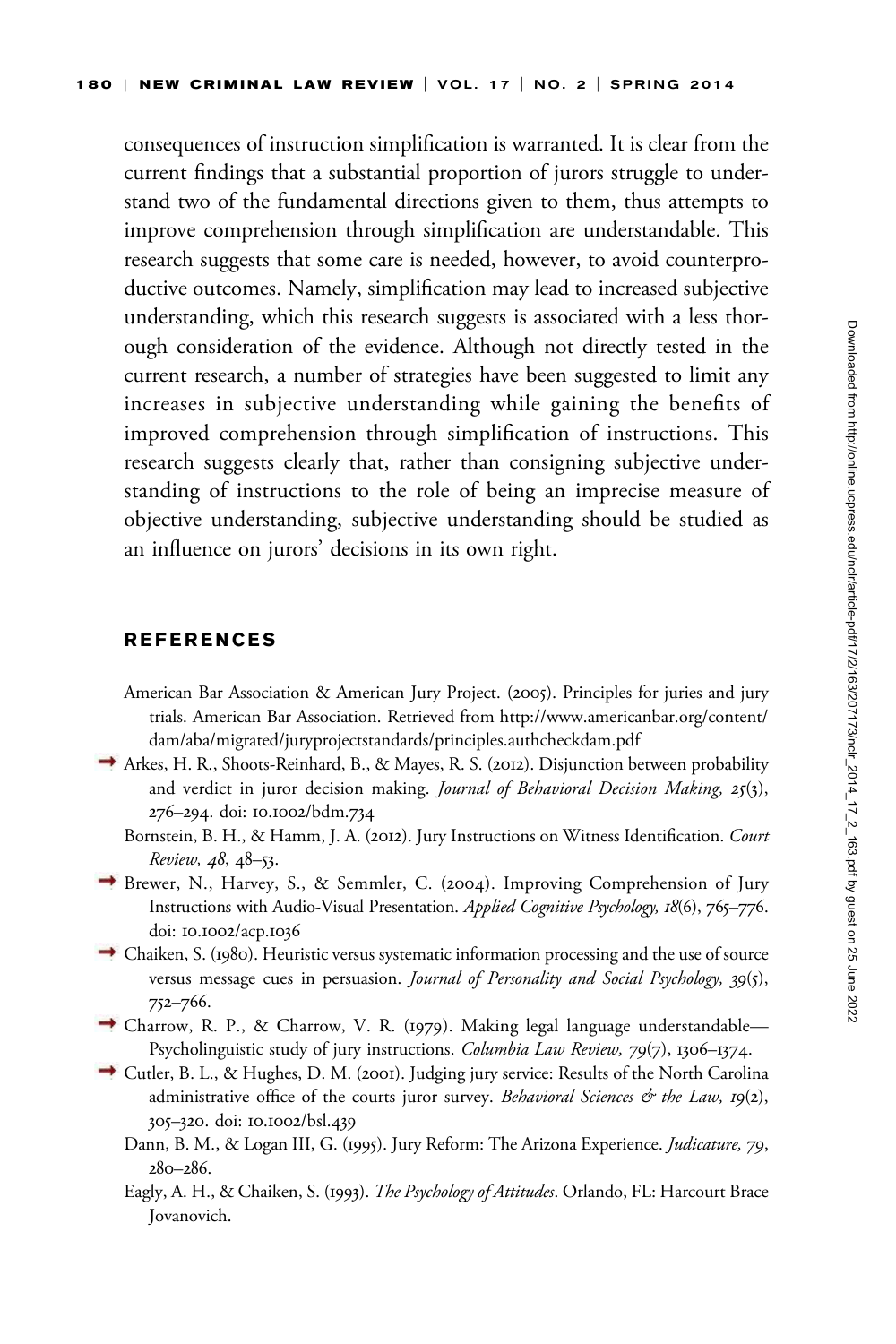- Eames, G. (2007). Tackling the complexity of criminal trial directions: What role for appellate courts? Australian Bar Review, 29, 161-194.
- Ellsworth, P. C. (1989). Are twelve heads better than one? Law and Contemporary Problems, 52, 205–224.
	- Ellsworth, P. C., & Reifman, A. (2000). Juror comprehension and public policy: Perceived problems and proposed solutions. Psychology, Public Policy, and Law, 6(3), 788–821. doi: 10.1037//1076-8971.6.3.788
	- Elwork, A., Alfini, J. J., & Sales, B. D. (1982). Toward Understandable Jury Instructions. Judicature, 65(8-9), 432-443.
	- Elwork, A., & Sales, B. D. (1985). Jury instructions. In S.M. Kassin & L. S.Wrightsman (Eds.), The psychology of evidence and trial procedure (pp. 280–297). Beverly Hills, CA: Sage.
- Elwork, A., Sales, B. D., & Alfini, J. J. (1977). Juridic decisions: In ignorance of the law or in light of it? Law and Human Behavior,  $I(2)$ , 163–189. doi: 10.1007/bf01053437
- $\rightarrow$  Faul, F., Erdfelder, E., Buchner, A., & Lang, A. G. (2009). Statistical power analyses using G\*Power 3.1: Tests for correlation and regression analyses. Behavior Research Methods,  $4I(4)$ , 1149–1160.
	- Finkel, N. J. (2000). Commonsense justice and jury instructions: Instructive and reciprocating connections. Psychology, Public Policy, and Law, 6(3), 591-628. doi: 10.1037/1076-8971.6.3.591
	- Frank, M. J., & Morera, O. F. (2012). Professionalism and advocacy on trial—Real jurors speak in detail about the performance of their advocates. Baylor Law Review,  $64(1)$ , 1–49.
- Goodman-Delahunty, J., Cossins, A., & O'Brien, K. (2011). A comparison of expert evidence and judicial instructions to counter misconceptions in child sexual abuse trials. Australian and New Zealand Journal of Criminology, 44(2), 196–217. doi: 10.1177/ 0004865811405140
	- Jackson, J. (1992). Juror decision-making and the trial process. In G. Davis & S. Lloyd-Bostock (Eds.), Psychology, law, and criminal justice: International developments in research and practice (pp. 327-336). Oxford, UK: de Guyter.
- $\rightarrow$  Kagehiro, D. K. (1990). Defining the standard of proof in jury instructions. *Psychological* Science, 1(3), 194-200. doi: 10.1111/j.1467-9280.1990.tb00197.x
	- Lieberman, J. D., & Sales, B. D. (2000). Jury instructions: Past, present, and future. Psychology, Public Policy, and Law, 6(3), 587-590. doi: 10.1037/1076-8971.6.3.587
	- Marder, N. S. (2006). Bringing jury instructions into the twenty-first century. Notre Dame Law Review, 81, 449–512.
	- McGuire, W. J. (1968). Personality and attitude change: An information-processing theory. In A. G. Greenwald, T. C. Brock, & T. M. Ostrom (Eds.), Psychological Foundations of Attitudes (pp. 171-196). New York: Academic Press.
	- McGuire, W. J. (1972). Attitude change: The information-processing paradigm. In C. McClintock (Ed.), Experimental Social Psychology (pp. 108–141). New York: Holt, Rinehart and Winston, Inc.
	- McKimmie, B. M., Masters, J. M., Masser, B. M., Schuller, R. A., & Terry, D. J. (2012). Stereotypical and counter-stereotypical defendants: Who is he and what was the case against her? Psychology, Public Policy, and Law, 19(3), 343-354. doi: 10.1037/a0030505
	- Neave, M. (2012, January). Jury instructions in criminal trials--Legal fiction or the power of magical thinking? Paper presented at the Supreme and Federal Court Judges' Conference, Melbourne, Australia.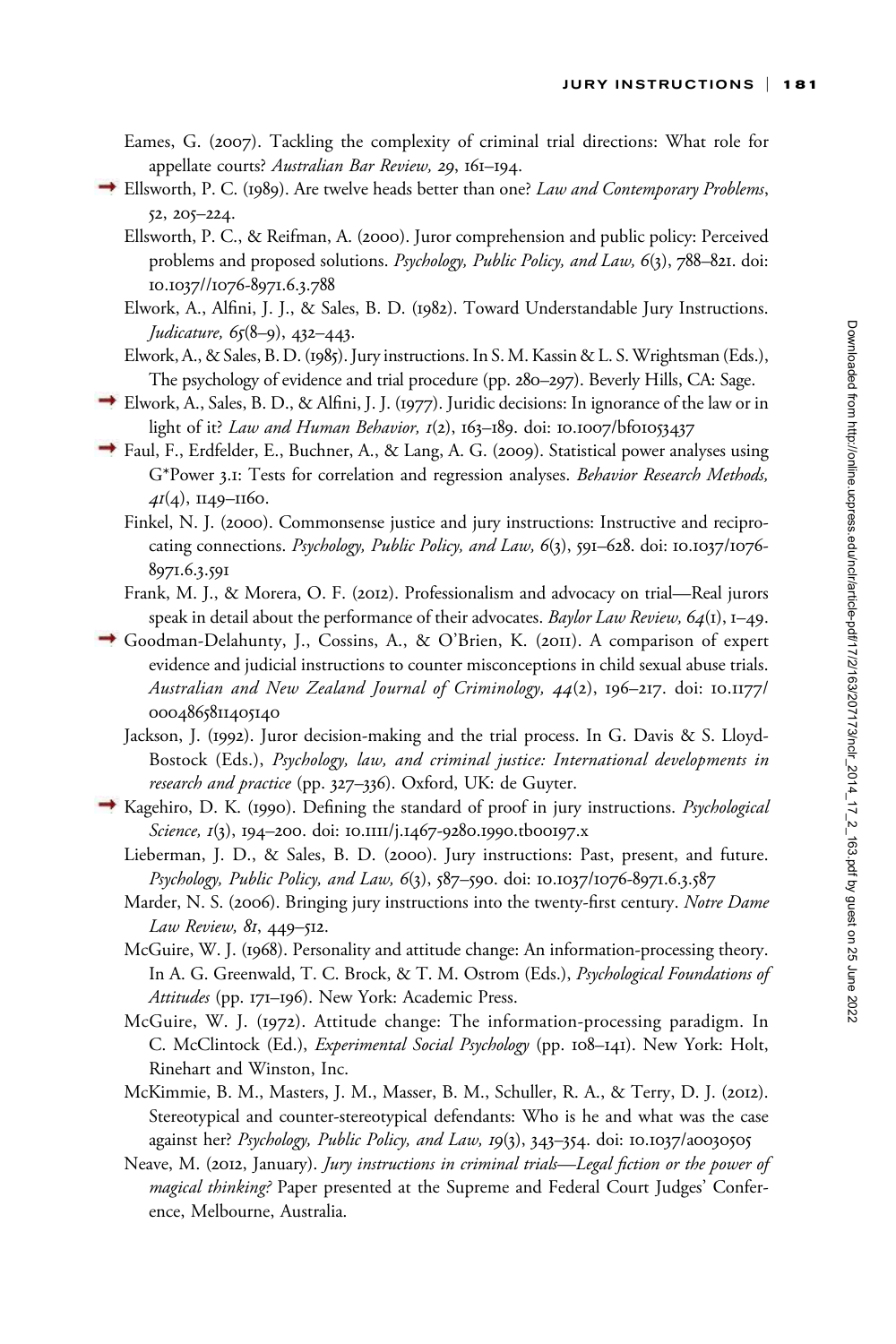#### 182 | NEW CRIMINAL LAW REVIEW | VOL. 17 | NO. 2 | SPRING 2014

- New South Wales Law Reform Commission. (2008). Consultation Paper 4: Jury Directions. Sydney, Australia: Author. Retrieved from [http://www.lawreform.lawlink.nsw.gov.au/](http://www.lawreform.lawlink.nsw.gov.au/agdbasev7wr/lrc/documents/pdf/cp04.pdf) agdbasev7[wr/lrc/documents/pdf/cp](http://www.lawreform.lawlink.nsw.gov.au/agdbasev7wr/lrc/documents/pdf/cp04.pdf)04.pdf
- New South Wales Law Reform Commission. (2012). Jury Directions (Report No. 136). Sydney: Author. Retrieved from [http://www.lawreform.lawlink.nsw.gov.au/agdbasev](http://www.lawreform.lawlink.nsw.gov.au/agdbasev7wr/lrc/documents/pdf/r136.pdf)7wr/ [lrc/documents/pdf/r](http://www.lawreform.lawlink.nsw.gov.au/agdbasev7wr/lrc/documents/pdf/r136.pdf)136.pdf
- New Zealand Law Commission. (1999). Juries in Criminal Trials, Part Two: A Summary of the Research Findings (Preliminary Paper 37, Volume 2), (pp. 1-83). Sydney: Author. Retrieved from [http://www.lawcom.govt.nz/project/juries?quicktabs\\_](http://www.lawcom.govt.nz/project/juries?quicktabs_23=preliminary_paper)23=[preliminary\\_](http://www.lawcom.govt.nz/project/juries?quicktabs_23=preliminary_paper) [paper](http://www.lawcom.govt.nz/project/juries?quicktabs_23=preliminary_paper)
- Ogloff, J. R. P. (1991). A comparison of insanity defense standards on juror decision making. Law and Human Behavior, 15(5), 509-531. doi: 10.1007/bf01650292
	- O'Mara, J. J., & von Eckartsberg, R. (1977). Proposed standard jury instructions—Evaluation of usage and understanding. Pennsylvania Bar Association Quarterly, 48, 542–556.
	- Queensland Law Reform Commission. (2009a). A Review of Jury Directions (Report 66, Volume 1). Brisbane, Australia: Author. Retrieved from [http://www.qlrc.qld.gov.au/](http://www.qlrc.qld.gov.au/Publications.htm) [Publications.htm](http://www.qlrc.qld.gov.au/Publications.htm)
	- Queensland Law Reform Commission. (2009b). A Review of Jury Directions (Report 66, Volume 2). Brisbane, Australia: Author. Retrieved from [http://www.qlrc.qld.gov.au/](http://www.qlrc.qld.gov.au/Publications.htm) [Publications.htm](http://www.qlrc.qld.gov.au/Publications.htm)
- $\rightarrow$  Reifman, A., Gusick, S. M., & Ellsworth, P. C. (1992). Real jurors' understanding of the law in real cases. Law and Human Behavior, 16, 539-554.
	- Rijnbout, J. S., & McKimmie, B. M. (2014). Deviance in organisational decision making: Using unanimous decision rules to promote the positive effects and alleviate the negative effects of deviance. Journal of Applied Social Psychology, 44(2). doi: 10.1111/jasp.12238
- $\rightarrow$  Rijnbout, J. S., & McKimmie, B. M. (2012a). Deviance in group decision-making: Groupmember centrality alleviates negative consequences for the group. *European Journal of* Social Psychology, 42(7), 915–923. doi: 10.1002/ejsp.1917
- $\rightarrow$  Rijnbout, J. S. & McKimmie, B. M. (2012b). Deviance in organisational group decisionmaking: The role of confidence and elaboration. Group Processes and Intergroup Relations, 15(6), 813–828. doi: 10.1177/1368430212447136
- Rose, V. G., & Ogloff, J. R. P. (2001). Evaluating the comprehensibility of jury instructions: A method and an example. Law and Human Behavior,  $25(4)$ ,  $409-431$ .
- Ruva, C. L., & LeVasseur, M. A. (2011). Behind closed doors: the effect of pretrial publicity on jury deliberations. Psychology, Crime & Law,  $18(5)$ ,  $431-452$ . doi: 10.1080/1068316X. 2010.502120

Saxton, B. (1998). How well do jurors understand jury instructions? A field test using real juries and real trials in Wyoming. Land and Water Law Review, 33, 59–189.

- Semmler, C., & Brewer, N. (2002). Using a flow-chart to improve comprehension of jury instructions. Psychiatry, Psychology and Law,  $9(2)$ ,  $262-267$ .
- Severance, L. J., Greene, E., & Loftus, E. F. (1984). Toward criminal jury instructions that jurors can understand. *Journal of Criminal Law & Criminology*,  $75(1)$ , 198–233. doi: 10.2307/1143210
- Severance, L. J., & Loftus, E. F. (1982). Improving the ability of jurors to comprehend and apply criminal jury instructions. Law & Society Review,  $17(1)$ , 153-197. doi: 10.2307/ 3053535